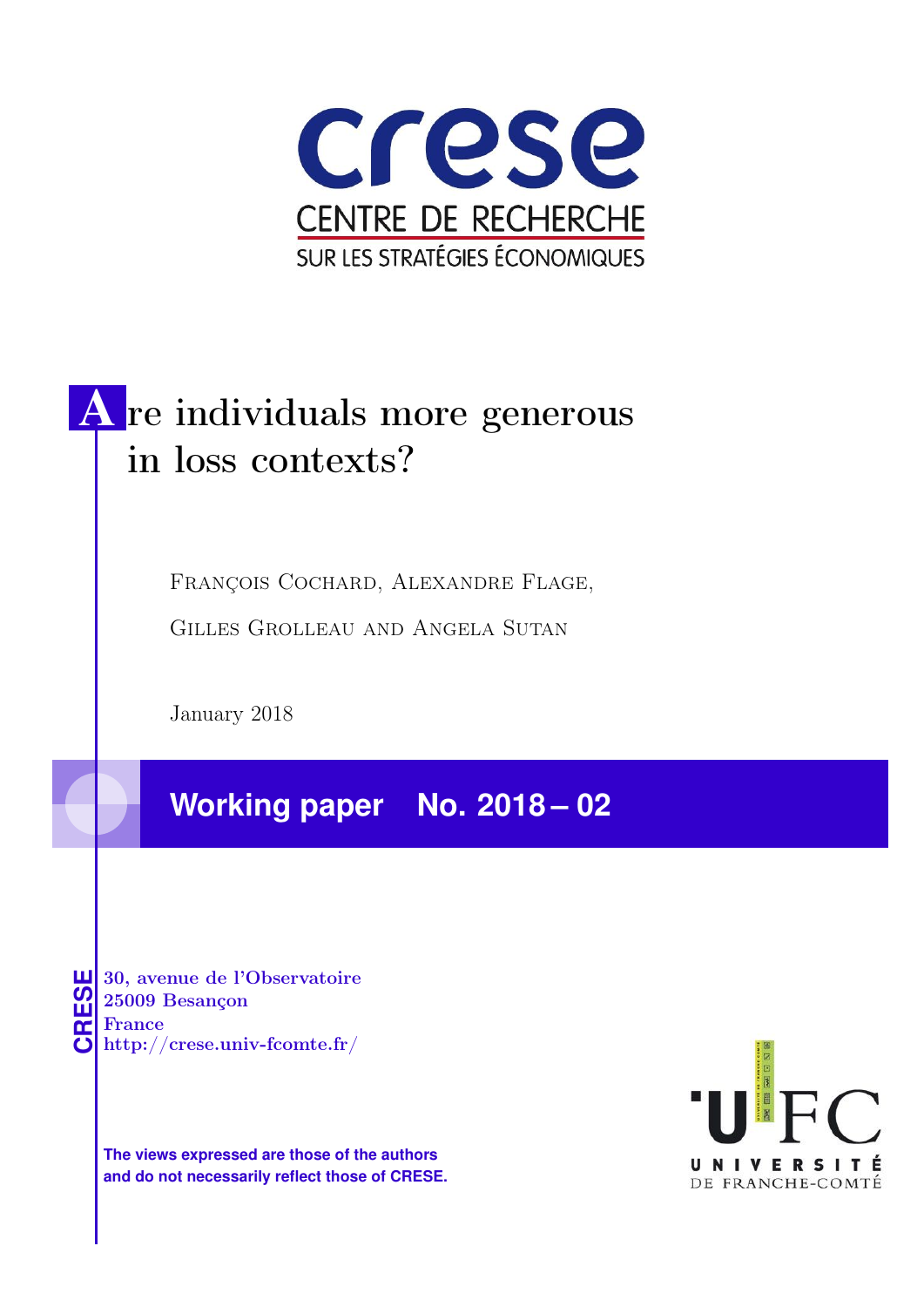#### **Are individuals more generous in loss contexts?**

François Cochard, University Bourgogne Franche-Comté, CRESE EA3190, 30 avenue de l'Observatoire, BP 1559, 25009 Besançon Cedex, France, fcochard@univ-fcomte.fr

Alexandre Flage, University Bourgogne Franche-Comté, CRESE EA3190, 30 avenue de l'Observatoire, BP 1559, 25009 Besançon Cedex, France, alexandre.flage@edu.univ-fcomte.fr

Grolleau Gilles, University Bourgogne Franche-Comté, Burgundy School of Business, 29 Rue Sambin, 21000 Dijon, France; and LAMETA, Montpellier SupAgro, INRA, CNRS, Univ Montpellier, France grolda@gmail.com

Sutan Angela, University Bourgogne Franche-Comté, Burgundy School of Business, 29 Rue Sambin, 21000 Dijon, France, Angela.Sutan@bsb-education.com

This work was supported by the Burgundy School of Business.

**Abstract** Using a loss-framed variant of the dictator game, we investigate how dictators split a loss between themselves and a recipient. In a loss context, we try to disentangle the effects of a more self-oriented preference from that of a higher social responsibility. We find that in the loss context, individuals offer more, and women offer more than men. This could be attributed to a more responsible response to a powerless recipient in a loss context.

**Key-words:** dictator game, loss, loss aversion, own/other-regarding preferences, social responsibility.

**JEL codes:** C91, D03.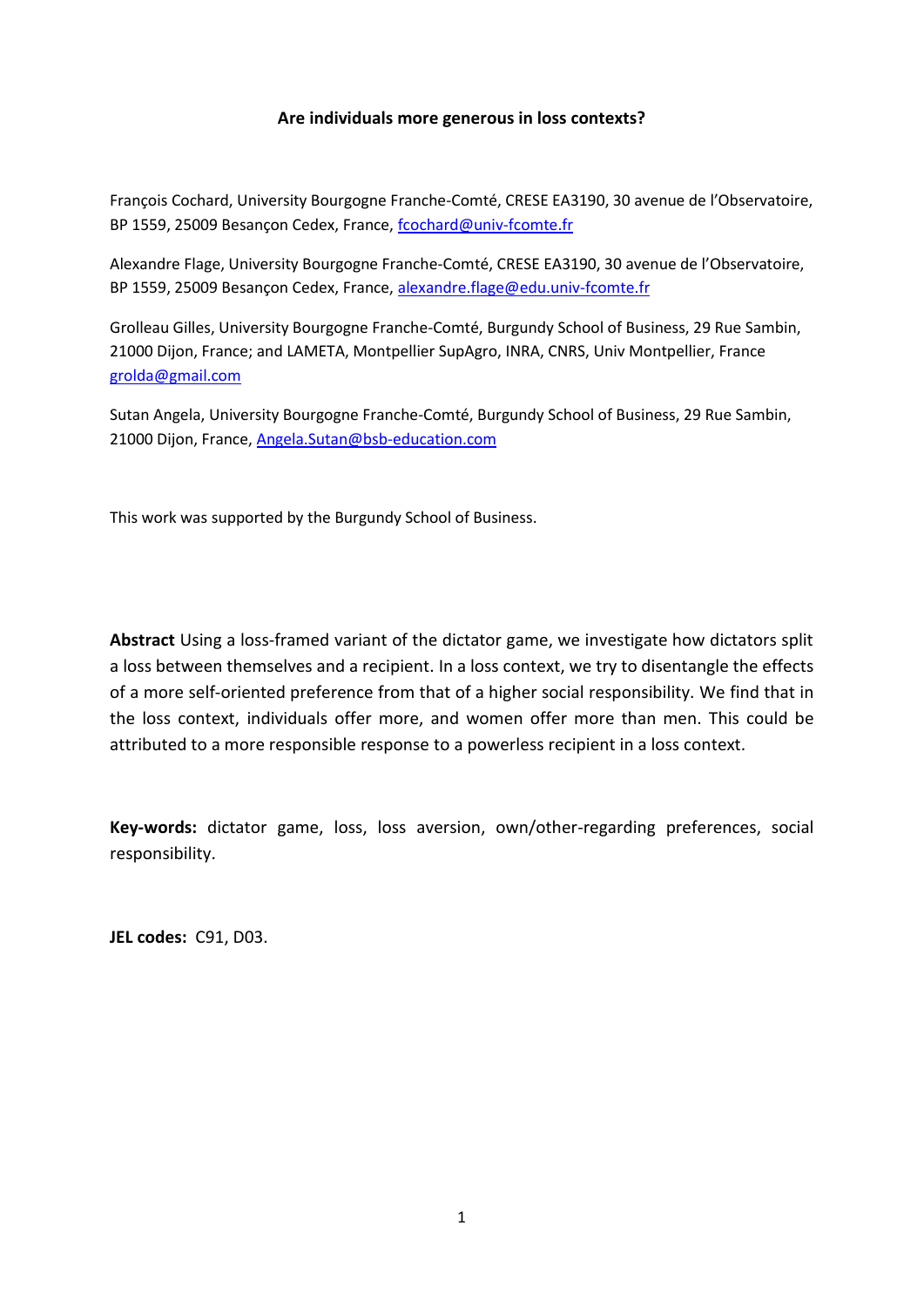#### **1. Introduction**

Imagine a loving grandmother of two grandsons she cherishes. When around, she loves to search her pockets and offer them all 1 euro coins she finds, so they can buy candies. She puts money in her pockets on purpose to give to the elder, which he afterwards shares with his brother. He is the one who decides of how much he keeps and how much he gives to his little brother. This week, she had 20 euros in small coins to offer. But soon enough, she realized that she forgot all her other money at home and she needed 10 euros for the taxi to go back to her place. She asked the older grandson to give her 10 euros back. Now he has a different choice: whose euros should he give back: his, his brother's, or some of both? In economics, this situation is described by the dictator game. The dictator game (DG) is a traditional workhorse intended to measure generosity or altruism (since Kahneman et al. 1986). In short, in this game, a first player (the dictator) decides how to split an endowment (e.g., \$10) between himself and a passive second player, who is a simple recipient of what is left. The rational prediction for the self-interested dictator is to keep all the endowment in order to maximize his/her payoff. Nevertheless, although this does happen for a sizeable fraction of dictators, a significant proportion gives away an amount worth up to 50% of the endowment (Engel, 2011). This is interpreted to show that individuals are inevitably influenced by otherregarding preferences such as altruism, fairness and reciprocity concerns (Fehr and Schmidt, 2006), which challenge the classical assumptions of rationality and selfishness.

Several variants of the dictator game have been studied, mainly to investigate the effects of various situational and geographical parameters (Engel, 2011; Brañas-Garza et al. 2017). In all these papers, individuals share money from the endowment (which can be considered as a gain from the experimenter). However, one point has not yet been addressed. Indeed, a very frequent real-life situation is the one where individuals are incurring losses (e.g., being stolen, being fired, providing mandatory contribution to a resources-consuming situation such as receiving refugees, or experiencing a financial crisis) and it seems crucial to understand how people behave in this kind of situation. Imagine a business suffering from the economic crisis and incurring a significant loss, due to circumstances independent of its business operations (e.g., loss of a contract with Russia because of the Ukrainian conflict). Suppose the CEO of a company has some discretion regarding how to split this loss between him and subordinates. What will he do? Transferring all the loss to his subordinates is an option, while sharing it with his subordinates is another. We can even imagine that the boss might decide to incur the whole loss and keep his subordinates unaffected. Another example would be the current refugees' crisis. With numerous refugees arriving in Europe, European governments decided to settle a specific number of refugees that could be welcomed for each country. As receiving refugees implies various costs to be assumed, this decision can mathematically be seen as a relative monetary loss sharing situation, since some European countries (especially last entrants) had the decision of European founders "imposed" upon them. Choices in these cases dramatically depend on the other-regarding preferences of individuals (in addition to the negotiation).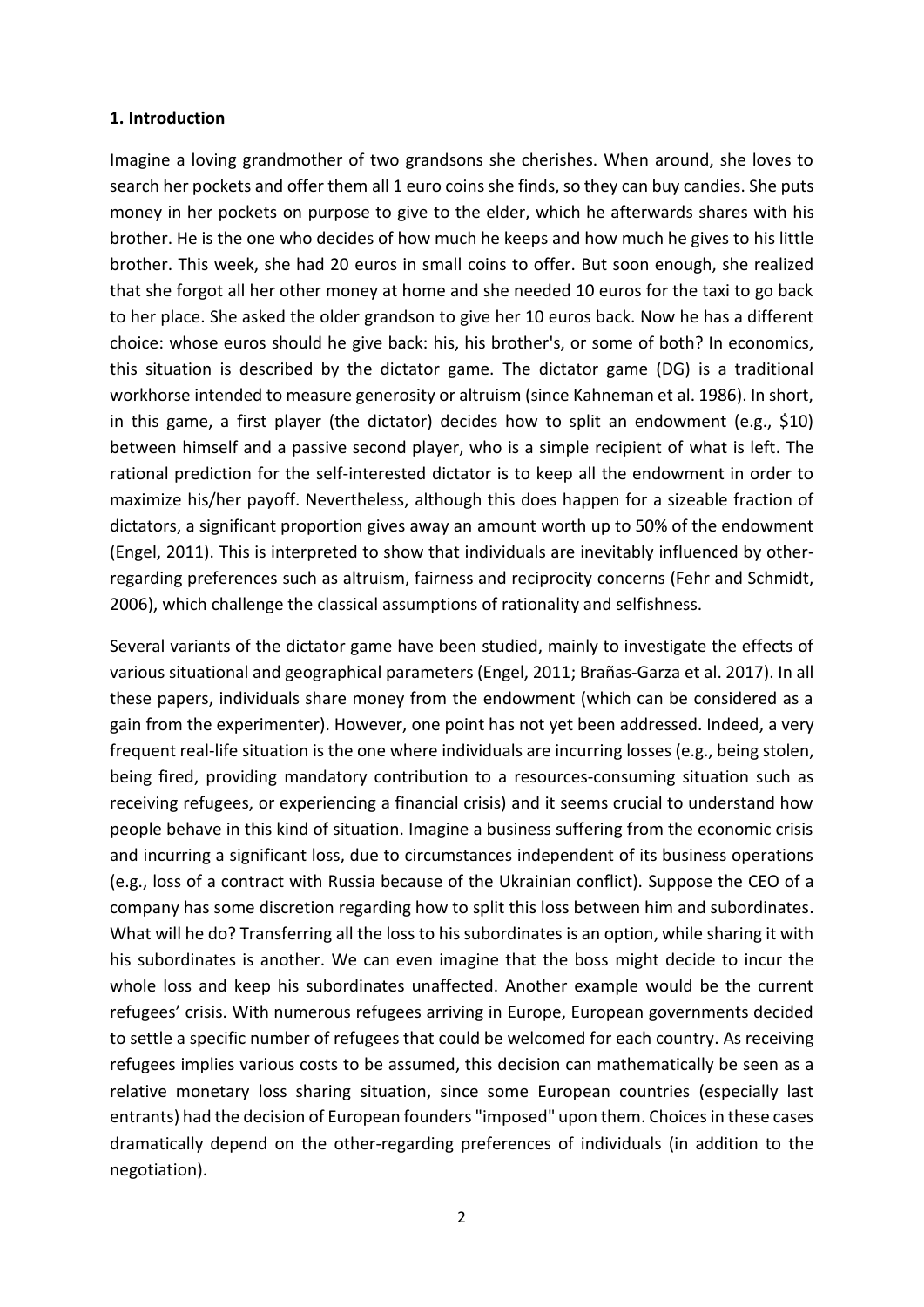This specific question, of whether other-regarding preferences lead to similar results in the gain and in the loss domains has, to our knowledge, rarely been studied. Our contribution aims at filling this gap and addresses the following main issue: *how do individuals share in the loss domain? Does sharing a loss offset the effect of other regarding preferences?*

We therefore introduce in this paper a dictator game in the loss domain. In the traditional DG, the dictator shares an endowment received from the experimenter. In this sense, we are in the gain domain, i.e. the dictator shares earnings. We hereafter call this dictator game the gain-framed DG. In our variant, both the dictator and the recipient have an initial endowment and an external loss is incurred so that money has to be returned to the experimenter. The dictator decides how this loss will impact each of them, i.e. how to split the losses between them. We thereafter call our variant of the DG the loss-framed dictator game.

The remainder of the paper is structured as follows. Section 2 provides a short literature overview and formulates hypotheses. Section 3 describes the experimental strategy. Section 4 is devoted to results and discusses them. Section 5 concludes the paper and provides directions for further research.

### **2. Literature overview and hypotheses**

As a reminder, the framing of decision situations has been found to impact both beliefs and behavior (see Ellingsen et al., 2012). The well-known Asian disease problem originally proposed by Tversky and Kahneman (1981) shows that the gain/loss context may have a dramatic impact on risk preferences, considered from a proper reference point. Since this original work, loss aversion as a behavioral tendency has been applied to numerous economic contexts as to explain inconsistent empirical behavior with expected utility theory (e.g., Herweg et al. 2010, Herweg and Schmidt. 2014). We build on the fact that losses loom larger than gains in lottery choices, and believe that it is perceptually different to split a certain amount of money in gain and loss contexts, even when the underlying outcomes and incentives are identical.

Splitting situations which are different from the traditional dictator game frame have been addressed over time. From those, three articles in the economic literature are close to our point since they somehow mix the splitting decision with the specificity of a loss frame.

First, in Antinyan (2014), the author has a close, yet very different question related to losses and other-regarding preferences of decision makers. He considers a scenario implemented on Amazon Mechanical Turk in which a dictator is faced with a story about a loss that has occurred to an endowment of money *before* he has to determine a hypothetical split. The paper shows that other-regarding motives of the dictators do not vanish when losses are introduced before the sharing decision. Nevertheless, our design differs on several dimensions: it has incentivized decisions, while Antinyan (2014) had hypothetical ones; the choice in Antinyan (2014) still showed how much of the remaining pie was given to the recipient, which is different from how much to take away, the question addressed here;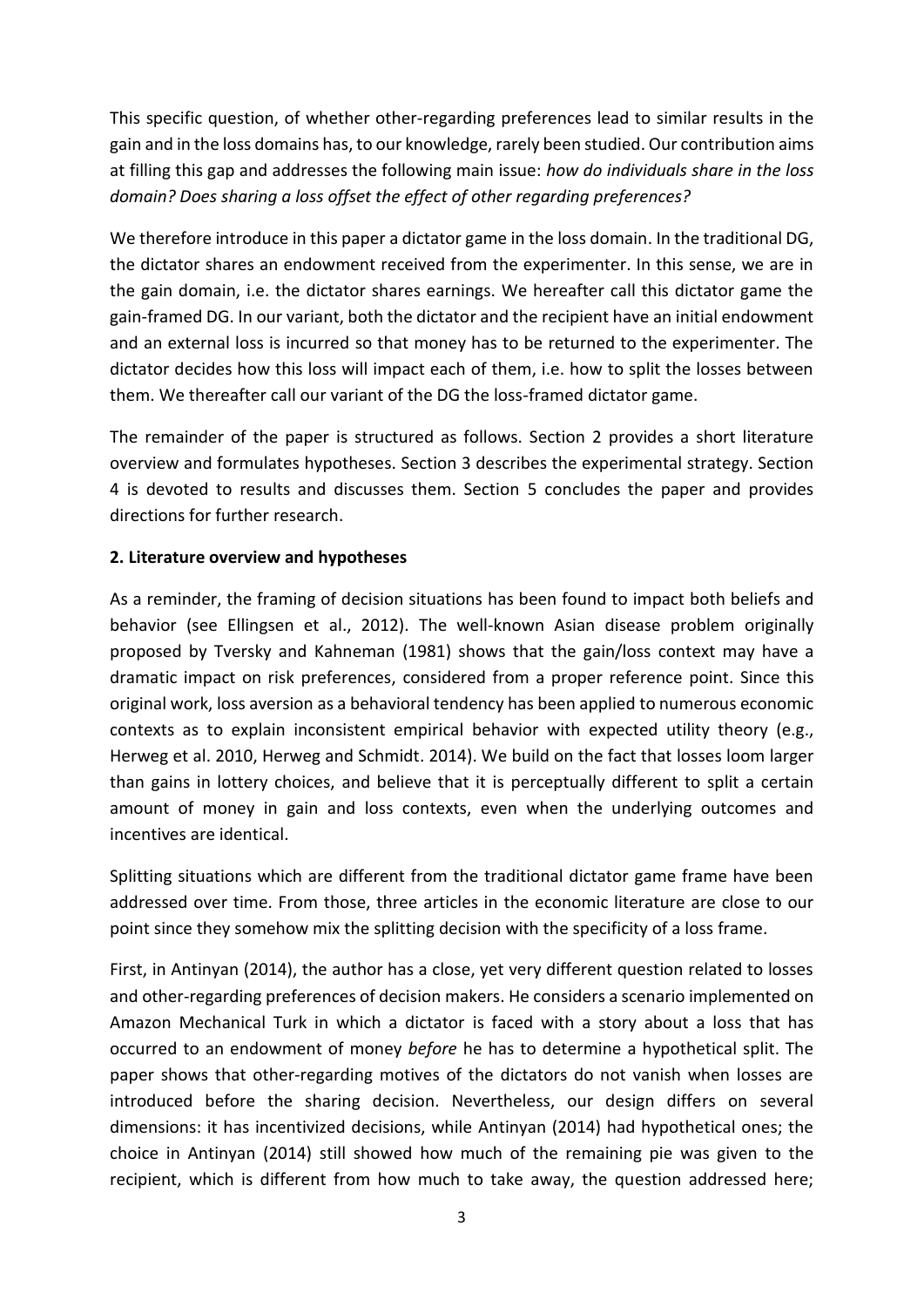splitting a reduced endowment after incurring a loss and directly splitting a loss which is deducted from an initial endowment are different framings that are not likely to be equivalent from the behavioral perspective.

Second, List (2007) and Bardsley (2008), bring evidence from a modified version of the dictator game, the "taking" game, in which the dictator has to split money owned by the recipient. "The simple manipulation of the action set leads to drastic changes in behavior: many fewer agents are willing to give money when the action set includes taking". (List, 2007). The situation is similar to ours in that that money from another person has to be taken, however, our situation is symmetric (while the one in the taking game is not), since the Dictator has the possibility to take money both from him and the Recipient. The authors emphasize the role of the "situation" in decision making, and not only of preferences. "In the dictator game, the traditional action set invokes expectations of the givers and receivers that seemingly "demand" a positive gift, since a zero transfer is equivalent to being entirely selfish with money that an authoritative figure has just kindly endowed. In lieu of the fact that this same authoritative figure asks the subject if she would like to share the endowment, the wheels of motion for giving are set in place. By allowing choices that are not entirely selfish in the nonpositive domain, the social norms of the game change, providing the dictator with the "moral authority" to give nothing. In this spirit, subjects are using the contextual cues of the game to figure out which set of norms given in dictator games applies to the particular "problem at hand". (List, 2007)

Third, Buchan et al. (2005) compare behaviors in the ultimatum game depending on whether gains or losses are at stake. They find that both proposers' offers and receivers' demands are larger in losses than in gains. They also show that these results are robust across various countries (the U.S., China and Japan). In the ultimatum game, the behavior of the proposer may however be driven by a strategic reaction to a change in the receiver's behavior. Does the proposer offer more in the loss domain because he anticipates that the receiver will be more demanding or because he is intrinsically pleased to offer more? This is the reason why we investigate the effect of losses in a dictator game where strategic issues are absent.

Following Antinyan (2014), our main question is at the crossroads of two theoretical backgrounds. On the one hand, prospect theory (Kahneman and Tversky, 1979) suggests that losses loom larger than gains. The decrease of expected utility from a monetary loss is higher than the increase of expected utility derived from a similar monetary gain. Thus a dictator in the gain-framed DG, whose reference point is zero, will get a lower marginal utility from each monetary unit he allocates to himself than will the dictator in the loss-framed DG (whose reference point is the endowment). Moreover, a growing literature supports that agents in loss contexts tend to be more selfish (De Dreu et al., 1994, De Dreu, 1996, Poppe and Valkenberg, 2003) and less concerned with ethics than individuals in gain contexts (Kern and Chugh, 2009; Grolleau et al., 2016). Thus, due to loss aversion, we can expect the dictator to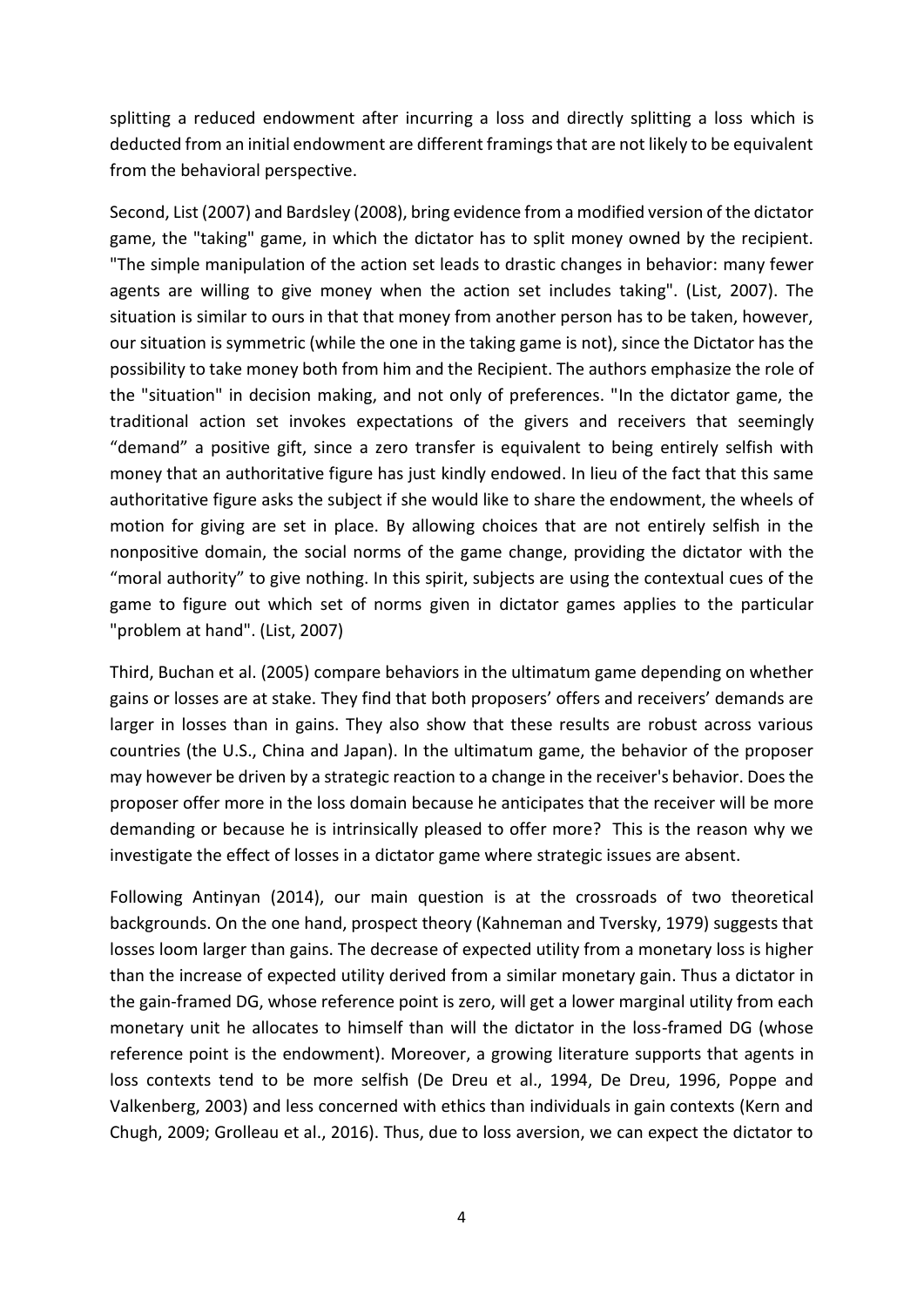be less generous in loss frames than in gain frames when splitting a monetary loss between the recipient and himself.<sup>1</sup>

## **Hypothesis 1: In a loss-framed DG the dictator is less generous than in a gain-framed DG.**

On the other hand, the social exchange theory (Emerson, 1962; Blau, 1964) and resulting empirical studies (Greenberg, 1978) suggest that power imbalance can lead to feelings of social responsibility, bringing the more powerful person to act in a socially responsible manner, by sacrificing his own incomes in order to help powerless other(s). Handgraaf, Van Dijk and Vermunt (2008) stress that the fact that the recipient is powerless and easily exploitable in dictator games, could convince dictators to act pro-socially. There is some evidence that these social concerns are still present and may be even amplified in a lossframed DG than in a gain-framed DG. For instance, in an ultimatum game, Buchan et al. (2005), Leliveld et al. (2009) and Zhou and Wu (2011) showed that unfair offers were perceived as being more unfair in the loss context than in the gain context by the recipients. In other words, "unfairness in losses looms larger than unfairness in gains" (Buchan et al., 2005). This could plausibly be explained by the fact that participants tend "to associate loss with "unfair" and gain with "fair"" (Zhou et al., 2011). This might lead to greater generosity in the field of losses, and would imply that in the loss-framed DG, the dictator should adopt a behavior intended to balance the loss effect with other-regarding preferences. In other words, on average, the dictator should be at least as generous as in the gain-framed DG.

# **Hypothesis 2: In the loss-framed DG, the dictator is at least as generous as in the gain-framed DG.**

# **2. Experimental design and strategy**

 $\overline{a}$ 

A total of 796 students participated in a laboratory experiment conducted in Besançon and Dijon (two close medium sized cities in the East of France) between December 2015 and January 2016. All participants were drawn from the same subjects' pool, i.e., undergraduate business students from the university of Bourgogne Franche-Comté. Subjects were recruited thanks to public announcement in classes and ads at the campus. We implemented a "twotreatments between-subjects" design, one for the gain-framed DG and one for the lossframed DG. More precisely, 390 students participated in a gain-framed DG, and 406 students were assigned to a loss-framed DG. Attention was paid as to avoid any overlap between students from different sessions. In order to ensure that treatments were similar in

<sup>&</sup>lt;sup>1</sup> We recently found a Phd thesis (Hillenbrand, 2016) presenting an experiment close enough to ours in the sense that the author also implements a game where an individual must decide how to share a loss between him and another person. However, in addition to all the other differences with our design (e.g binary choice, repeated game etc.), the game presented in this thesis is not strictly speaking a standard dictator game because the receiver has does not have a passive role. Indeed, he is the dictator of another person. Thus, in this experiment, the participant has to decide how to share a loss with another dictator, which will then do the same with another dictator, etc. Thus, social responsibility towards a powerless individual cannot be the motivation for giving. All individuals in this experiment have same power, which could explain in large part our differences in results. For more details, see Hillenbrand (2016), pages 41 to 62.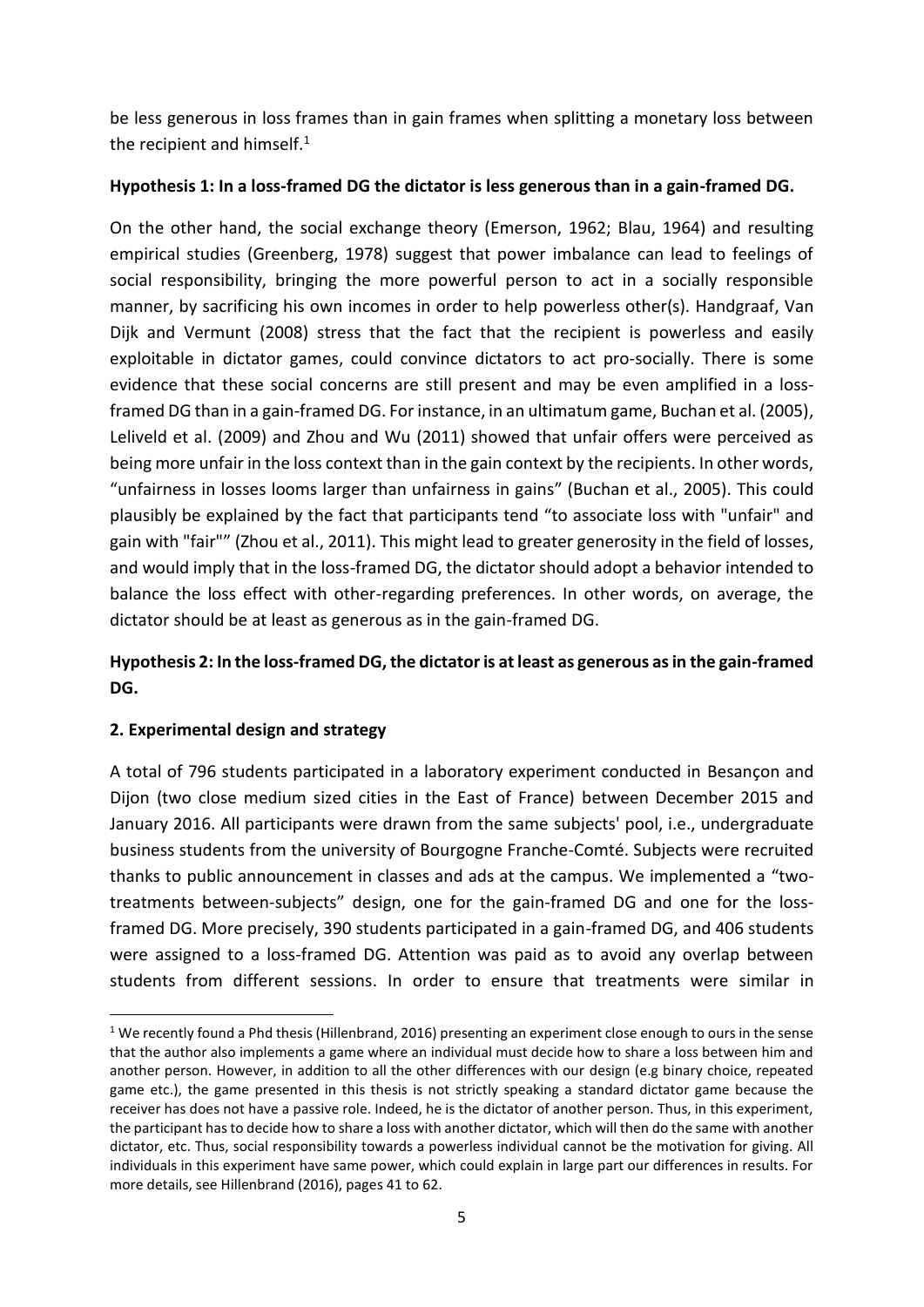distribution by age, gender and region, students were recruited on a same procedure and only at their arrival they were randomly assigned to one of the treatments. The general sample is relatively gender balanced with 46% females and 54% males. One participant was involved in one single session (and thus in one single treatment). Participants were informed that on a random basis they either played the role of Dictator or the role of Recipient (labelled as Player A and Player B in the instructions). The experiment consisted of a one-shot decision and lasted for about 20 minutes. The average final payments of the experiment were € 7.36 for dictators and € 2.64 for recipients. All parameters of the experiment were common knowledge. The content and instructions for both treatments were identical in all respects, with the exception of the description of the gain and loss-framed DG. Participants were told that the pairings were anonymous; neither participant would ever know the identity of the other. Detailed experimental instructions are provided in Appendix 1.

#### *Treatment 1: The gain-framed DG*

A first player, the dictator, decides how to split an endowment *E* between himself and the second player. The second player (the recipient) has a passive role and can only accept the decision of the dictator, who can choose not to offer anything to him/her (the receiver will in this case have a null final gain) or on the contrary to give him a positive portion *x* of *E*. If the dictator seeks to maximize his/her payoff, he will not share with the recipient *(x* will be equal to *0)* and keep all the endowment *E*, otherwise the final payments are *E - x* for the dictator and *x* for the recipient.

### *Treatment 2: The loss-framed DG*

Two players receive each an equal endowment of *E*. Nevertheless, they incur a general loss of *E* that has to be shared by the dictator between himself/herself and the recipient. The recipient has a passive role and can only accept the decision of the dictator. The dictator decides of the part *E*-*x* of the *E* loss he wants the recipient to incur, and the recipient finishes the game with  $E - (E - x) = x$ ; the dictator incurs the remaining loss x, i.e. he finishes the game with *E* - *x*. If the dictator seeks to maximize his/her payoff, he/she will make the other player incurring the whole loss ( $E - x = E$ ) and this will lead to a final payoff of  $E(0)$  for the dictator (recipient). In our experiment, for the sake of external relevance, we opted for *E* = 10 euros.

Mathematically speaking, the treatments are equivalent (final earnings are *E - x* and *x* respectively for the dictator and the recipient), they only differ in the framing associated to the sharing decision. In the gain-framed DG, the allocation that leaves the recipient with nothing has a label of zero, while the same allocation in the loss-framed DG is labeled *–E*. A dictator who takes into account the recipient's loss aversion will therefore expect a higher marginal utility of transfers in the loss frame than in the gain frame, and ceteris paribus may transfer more. On the other hand, transfers also represent a loss for the dictator himself in that frame. If we denote  $x_L$ , respectively  $x_G$  the amount the dictator decides to let to the recipient at the end of the game in the loss-framed, respectively the gain-framed DG, our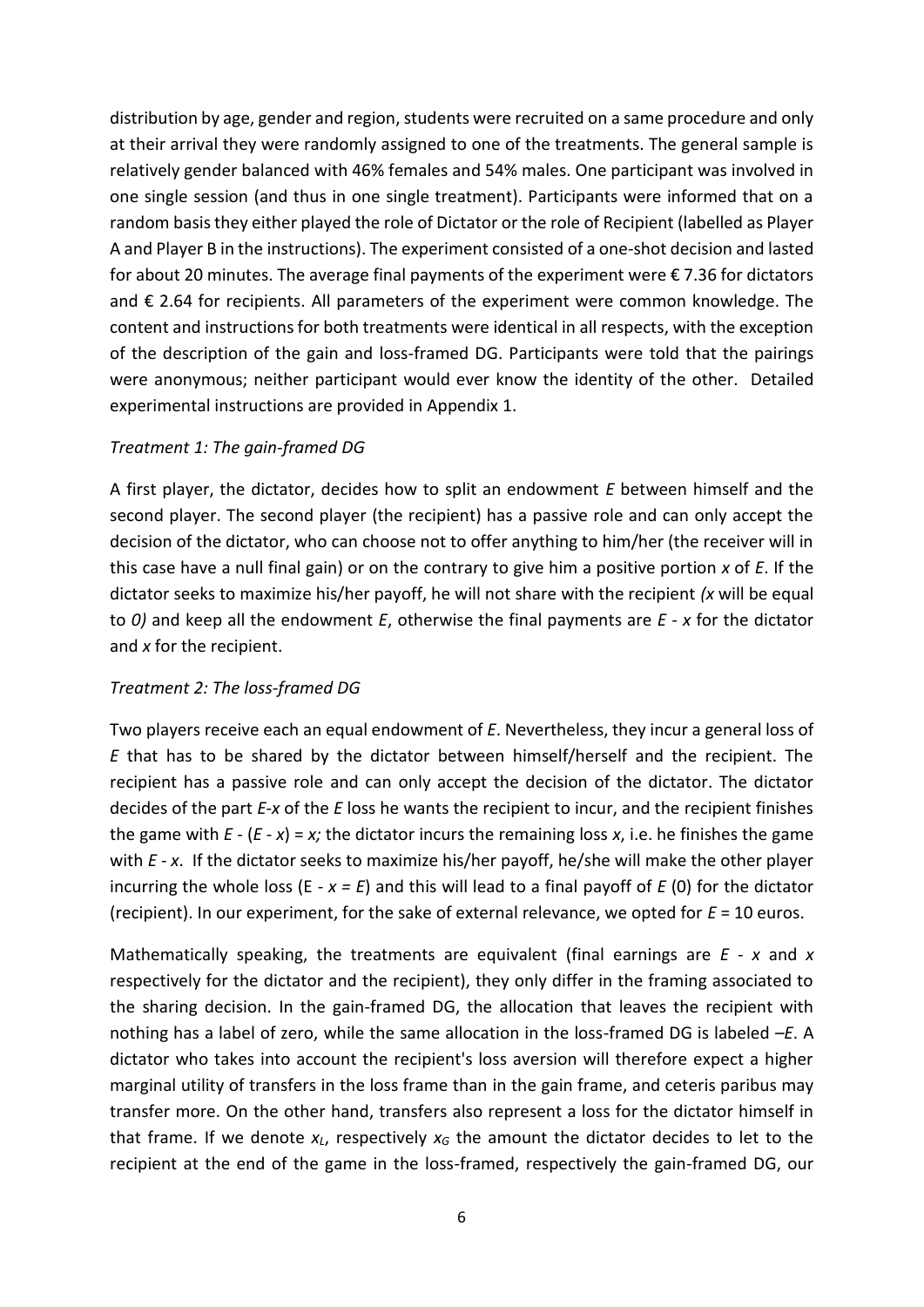experiment seeks to estimate *x<sup>L</sup>* relatively to *xG*. Other-regarding preferences, such as altruism or inequity aversion may lead the dictator to generally prefer a less unequal sharing, but loss aversion can crowd-out other-regarding preferences in a loss-framed DG, leading him/her to make the recipient incurring a larger part of the loss (Hypothesis 1, therefore  $x_L < x_G$ ). In contrast, social responsibility may induce the dictator to be as much, or even more generous in the loss-framed DG than in the gain-framed DG (Hypothesis 2, therefore  $x_L \ge x_G$ ). By the means of our experiment, we provide empirical support to test these diverging theoretical predictions.

#### **3. Results and discussion**

The aggregate results are presented in Table 1 and Figure 1. Decisions in the loss-framed DG treatment are presented in terms of positive offers comparable to offers in the gain-framed DG treatment (for instance, a transferred loss of *E - x =* 6 euros corresponds to an offer of *x =*  4 euros).

|                         | Gain-framed DG ( $n = 195$ ) | Loss-framed DG ( $n = 203$ ) |
|-------------------------|------------------------------|------------------------------|
| Mean offer $x$ (s. d.)  | 2.39(2.20)                   | 2.89(2.09)                   |
| % of endowment $E = 10$ | 23.9%                        | 28.9%                        |





Fig.1 Distribution of offers to the recipient by dictators in the gain-framed and loss-framed DG

The average payoff of recipients in the gain-framed DG, i.e. 23.9% of the endowment (s.d., 22%) is not really surprising and is consistent with the standard literature result of an average donation equal to about 20%-30% of the endowment (Engel, 2011). In our experiment, this treatment serves as a control to make an insightful comparison with the loss-framed DG. The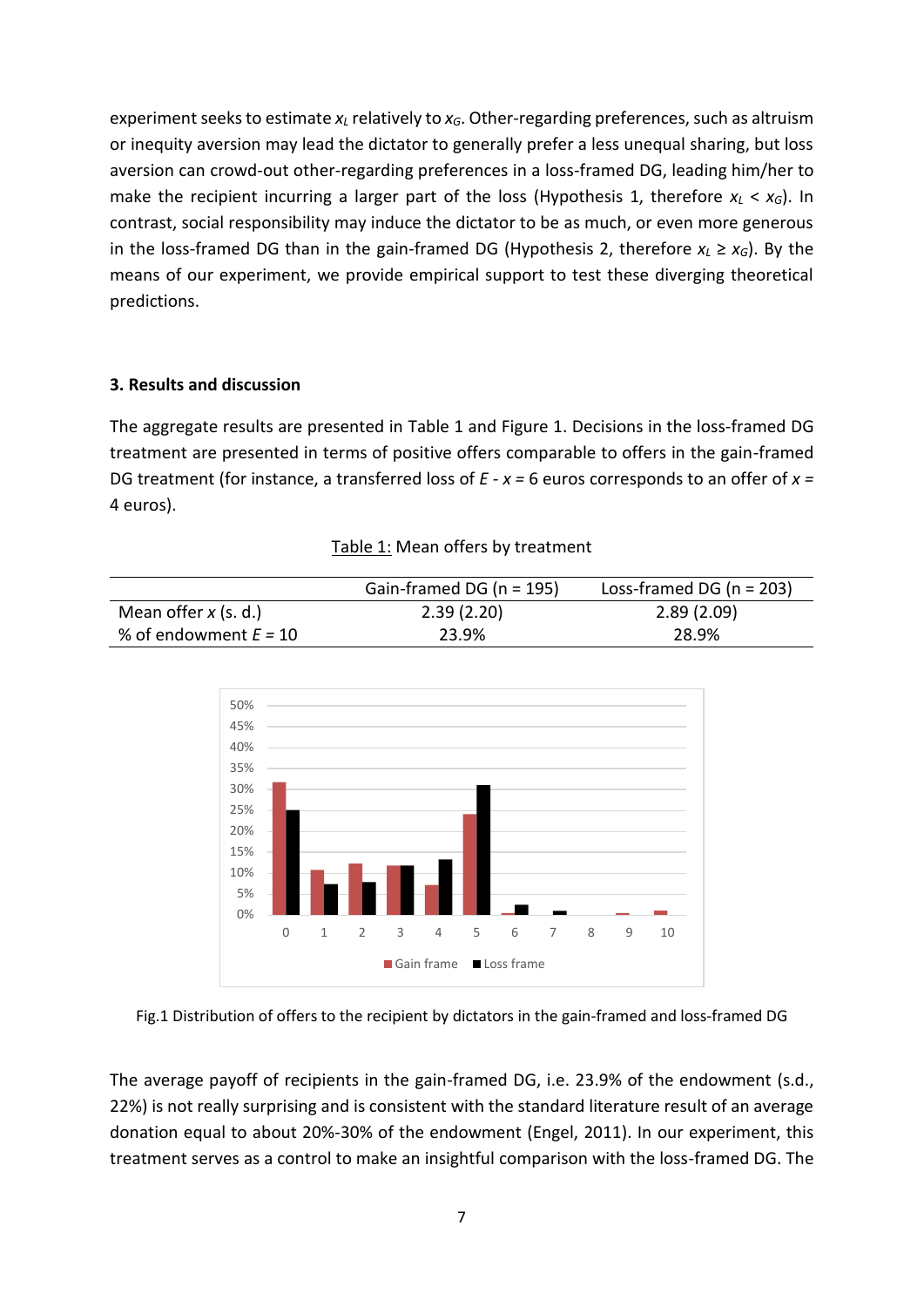average payoff of recipients in the loss-framed DG corresponds to a loss transfer of 71.1% of the endowment, which is equivalent to a donation of 28.9% of the endowment (s.d, 20.9%). Interestingly, dictators are significantly more generous in the loss-framed DG than in the gainframed DG (T-test, p-value: 0.019, Wilcoxon Mann-Whitney, p-value: 0.013<sup>2</sup>). Figure A.1 in Appendix 2 allows us to easily see a more extreme selfish behavior of individuals in the context of gains than in the context of losses: the percentage of dictators leaving only 20% or less of the endowment to the recipient is 55% in the gain-framed DG, whereas it is only 40% in the context of losses. Hence, we reject the null hypothesis of same distributions in the two treatments. Hypothesis 2 is supported, while hypothesis 1 is not.

**Result 1:** Dictators are more generous in the loss domain  $(x_l > x_G)$ .

In short, it seems that at the whole sample level, sharing a loss, instead of offsetting otherregarding preferences, slightly increases their effect… but is this pattern similar for women and men? Is there a gender effect present in the domain of losses? Several studies provide evidence that women tend to be more generous than men in the standard dictator games (Eckel and Grossman, 1998; Engel, 2011) and have a more empathic response than men (Mestre et al. 2009). Does this standard result extend to loss-framed situations?

To investigate the gender issue, we separated male and female dictators and examined the decisions of each subgroup (Figures 2 and 3).



Fig.2 Distribution of offers to the recipient by **male** dictators in the gain-framed and loss-framed DG

 $\ddot{\phantom{a}}$ 

<sup>2</sup> All tests are two-sided.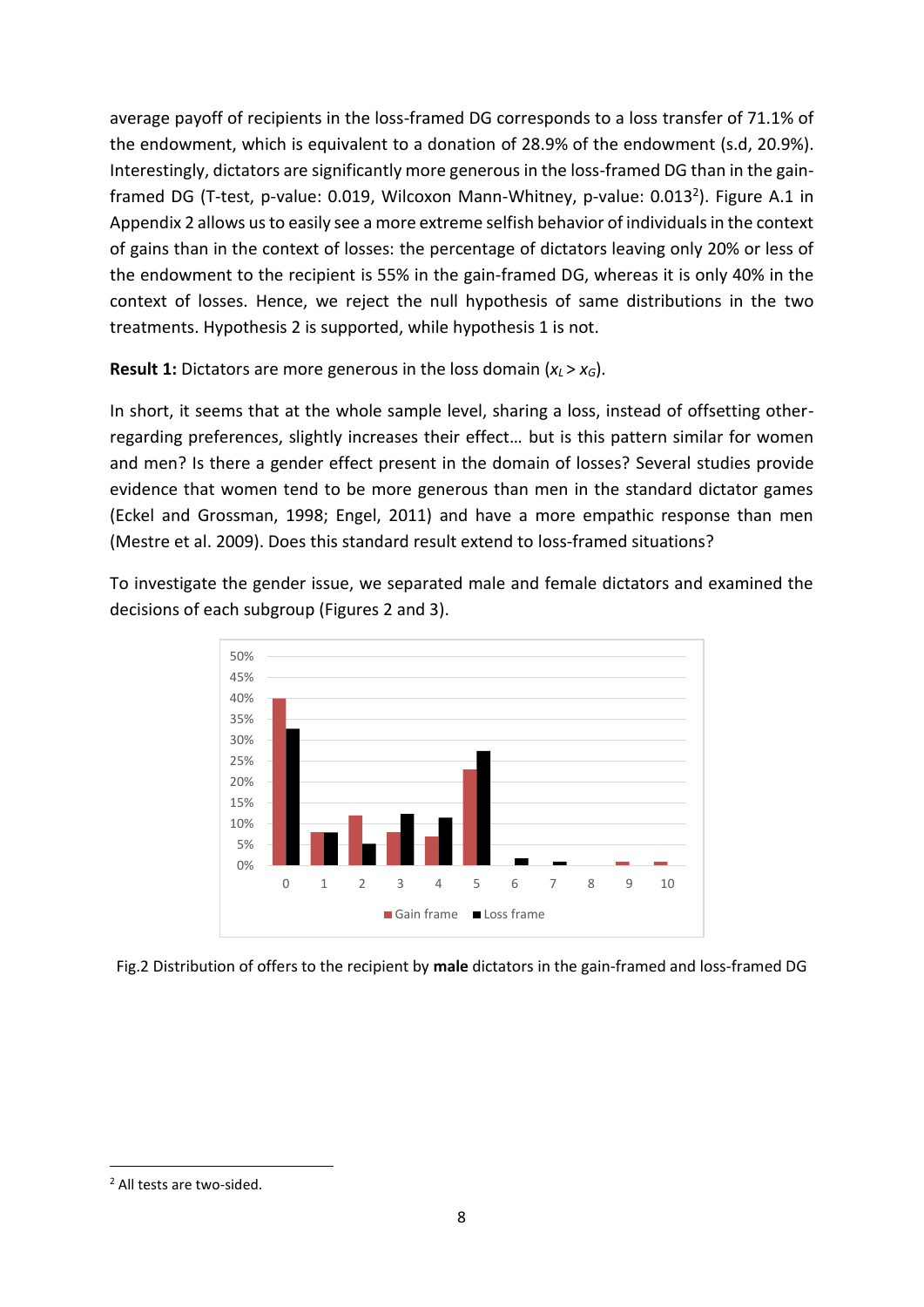

Fig.3 Distribution of offers to the recipient by **female** dictators in the gain-framed and loss-framed DG

According to Figure 2, most men either give nothing, or 50% of their endowment. Figure 4 provides a visual comparison of average offers per treatment and gender. The mean value of the donation represents 21.9% (s.d., 23%) of the endowment in the gain-framed DG and 25.6% (s.d., 21.6%) in the loss-framed DG. Despite the fact that men seem to adopt a more selfish behavior in the context of gains than in loss framed (see figure A.3 in Appendix 2, the share of male dictators leaving only 20% or less of the allocation to the recipient is 60% in the gainframed DG, whereas it is 46% in the context of losses), the effect of the loss-frame is not significant for men (Mann-Whitney, p-value= 0.19). A linear difference in differences (DID) regression explaining the payoff of recipients confirms our previous observations. The framework for this analysis is the following model:

$$
x_i = \alpha_0 + \alpha_1 loss_i + \alpha_2 woman_i + \alpha_3 loss_i + \alpha_4 loss_i x woman_i + \varepsilon_i,
$$

where the dependent variable *xi*, is the amount offered to the recipient or equivalently the recipient's payoff; *loss<sup>i</sup>* is a dummy treatment indicator equal to 0 in the gain-framed DG and to 1 in the loss-framed DG; *woman<sup>i</sup>* is a dummy gender indicator equal to 0 for men and to 1 for women; loss<sub>i</sub> x woman<sub>i</sub> is an interaction term;  $\varepsilon_{_{it}} \to N(0,\sigma_{_\varepsilon}^2)$  is a residual error term. The model is estimated by using the Ordinary Least Squares method. Estimation results are reported in Table 2. The fact that the coefficient loss is not significant confirms that men (i.e. the effect of the loss framing for woman = 0) do not offer more in the loss-framed DG.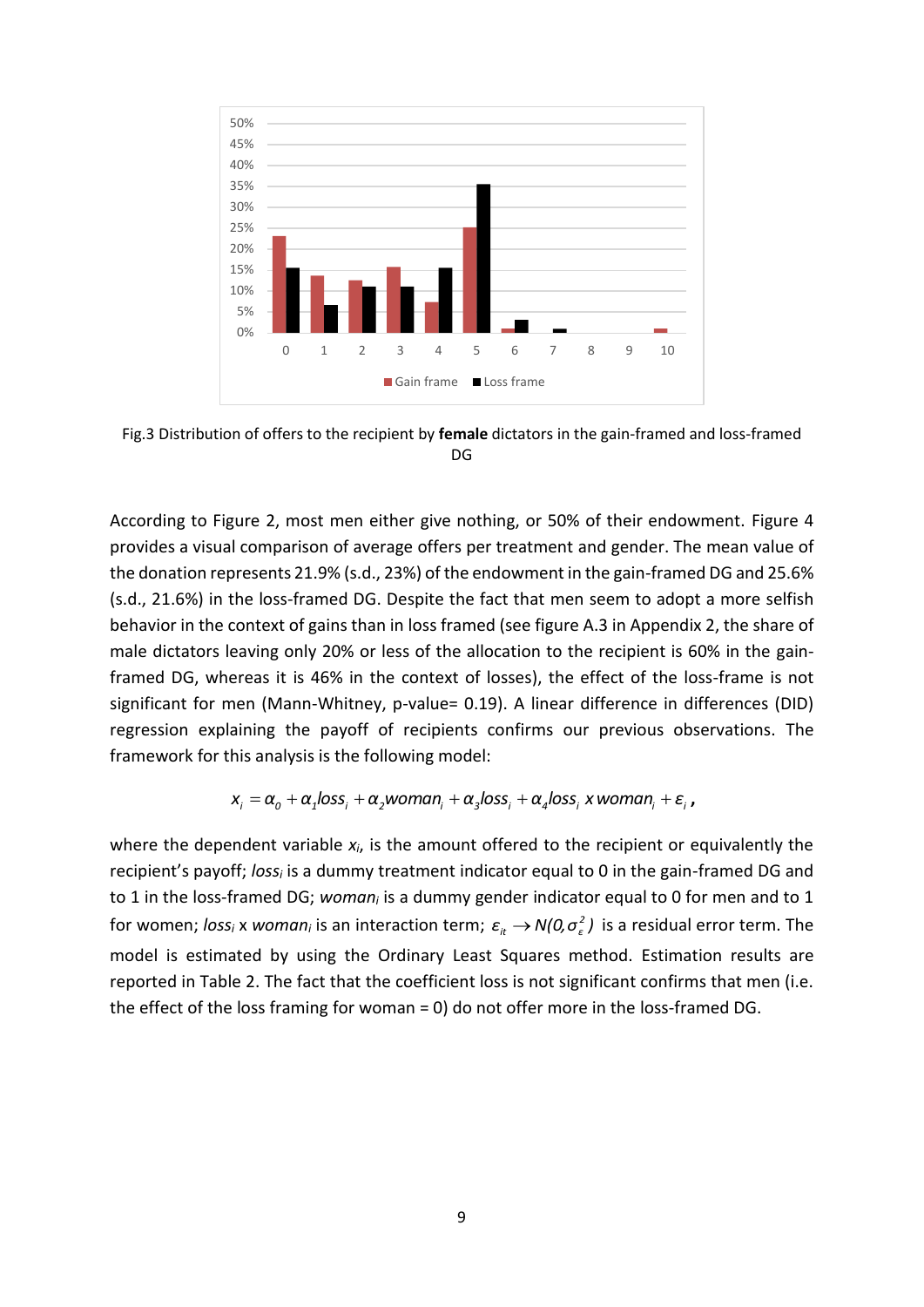| Variables    | Coefficients     |  |
|--------------|------------------|--|
| loss         | 0.377<br>(0.198) |  |
|              |                  |  |
| woman        | 0.409            |  |
|              | (0.181)          |  |
| loss x woman | 0.335            |  |
|              | (0.435)          |  |
| Intercept    | $2.186***$       |  |
|              | (0.000)          |  |
| N            | 398              |  |
| $R^2$        | 0.033            |  |
| Prob > F     | 0.004            |  |

# Table 2: Linear data regression explaining the offer to the recipient by treatment and sex variables

Notes: \*\*\* Denotes that parameter estimate is statistically significant at the 1% level, \*\* at the 5% level. p-values are in parentheses. 'Prob > F' tests the hypothesis that all coefficients excluding the constant are zero.

These findings lead to announcing a second result:

 $\overline{a}$ 

**Result 2:** Men are not more selfish in a loss-frame as compared to a gain frame.

Interestingly, a significant proportion of female dictators choses a 50-50 split, which may reflect a real aversion to inequality (Figure 3). Figure 4 shows that the mean value of donations is 25.9% (s.d., 20.7%) of the endowment in the gain-framed DG and 33.1 % (s.d., 19.4%) in the loss-framed DG. These results are consistent with the postulate suggested by Andreoni and Vesterlund (2001) that "men are more likely to be either perfectly selfish or perfectly selfless, whereas women tend to be 'equalitarians' who prefer to share evenly". Few women adopt the selfish behavior of men<sup>3</sup>. Moreover, from the Wilcoxon Mann-Whitney test, we find a positive and significant effect of loss on women (p-value= 0.012). This is again confirmed by the econometric regression (Table 2). We can estimate the marginal effect of the loss framing for women (i.e. when woman = 1) by computing loss  $+$  loss x woman. The estimated effect is 0.712\*\* (p = 0.024), showing that women offer significantly more in the loss-framed than in the gain-framed DG. Thus, we can announce a third result:

**Result 3:** Women are more generous in a loss context than in a gain frame.

<sup>&</sup>lt;sup>3</sup> Indeed, it may be noted that the share of men with selfish behavior (leaving 20% or less of the endowment) in the gain-framed DG is almost twice as high as the share of women with selfish behavior in the loss-framed DG (see Figures A.2 and A.3 in Appendix 2). Thus, a gender effect and a framing effect might be present.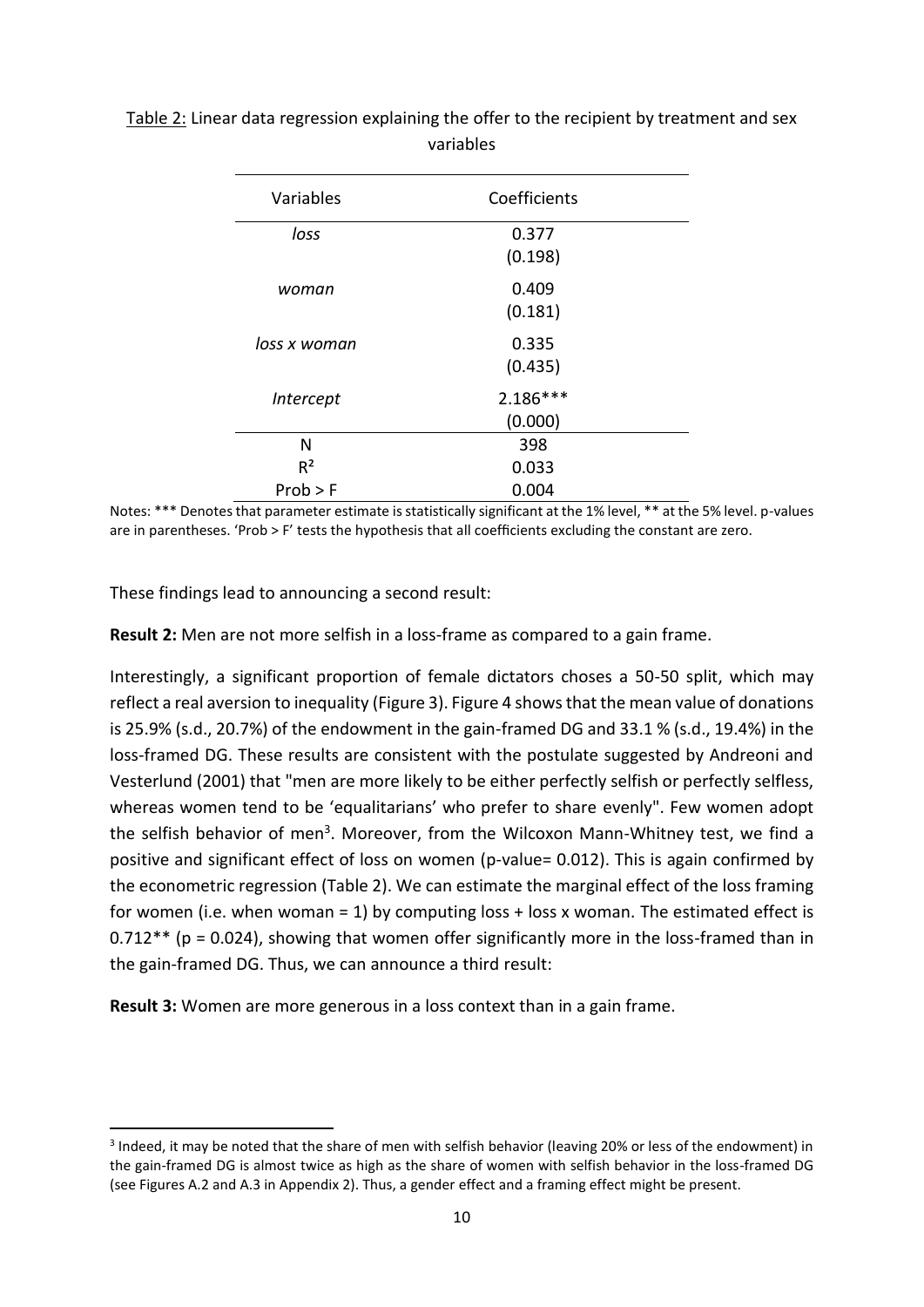

Fig.4. Average percentage of the endowment offered to the recipient by gender in the gain-framed and loss-framed DG

We find the standard result according to which women tend to be more generous than men in the gain-framed DG. However, this result is not significant (Mann-Whitney test, p-value: 0.09). This is also confirmed by the regression in Table 2 (the variable woman is not significant).

As for the loss-framed DG, the gender effect is significant (Mann Whitney, p-value: 0.013). This is again confirmed by the regression in Table 2. To see this, we compute the marginal effect of being a woman in the loss framing (i.e. when loss = 1) which is woman + loss x woman, equal to 0.744\*\* ( $p = 0.014$ ). Hence, women offer significantly more than men in the loss framed-DG. Thus, the result according to which women are more generous than men in a lossframed DG is supported.

**Result 4:** Women are more generous than men in a loss context.

Why are men less affected by loss than women? According to several authors (e.g. Bolton and Katok, 1995, Eckel and Grossman, 1998, Engel, 2011), women tend to be more generous than men in a gain-framed DG. Moreover, Andreoni and Vesterlund (2001), Carlsson et al. (2005), among others, found that women tend to be more inequality-averse than men. Regarding the possible differential effect of a loss frame, some research supported that women tend to be more empathetic than men (e.g. Mestre et al., 2009, Toussaint and Webb, 2005, Macaskill et al., 2002, Gault and Sabini, 2000, Lennon and Eisenberg, 1987). Based on the prediction above that "unfairness in losses looms larger than unfairness in gains", we can infer that women dictators would adopt a more generous behavior, especially in the loss-framed DG, whereas for men the loss aversion prevails over other motives and leads to less generous offers, irrespective of the DG frame. It seems that for men, the two divergent specific effects of the loss context (i.e. loss aversion and a greater impact of social responsibility) tend to cancel out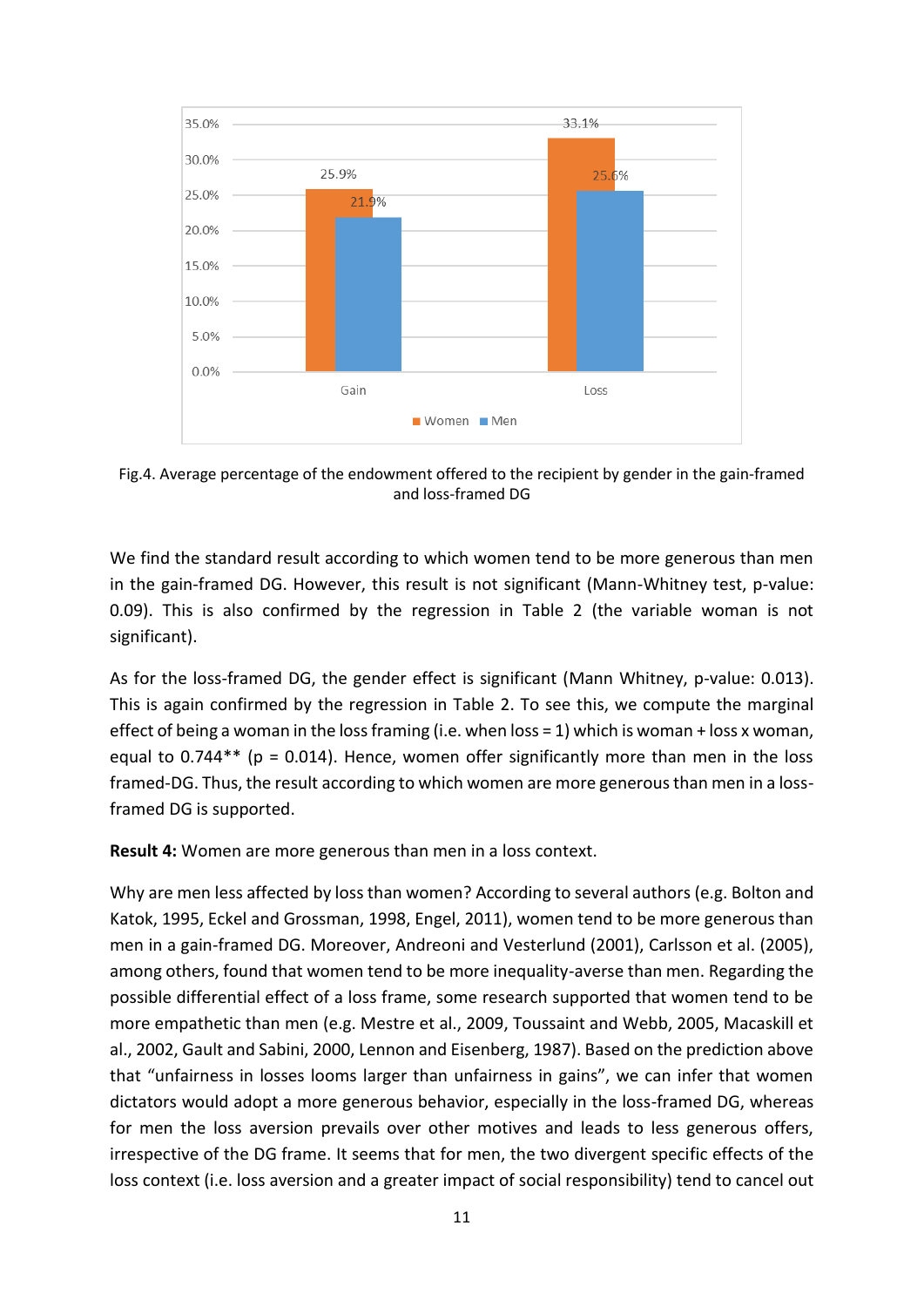each other, while for women, higher empathy (and thus other-regarding preferences) significantly prevails over loss aversion. Thus, women are more likely to give a higher donation in a context of losses than in the gain domain. An explanation could be either that men are less sensitive to social responsibility and are therefore less generous with a powerless recipient, or that men are more averse to losses than women.

#### **5. Conclusion**

Thanks to an original experimental design, we provided answers to two main research questions related to the generosity of dictators in a loss context (as compared to a gain one) and possible gender differences. We have shown that sharing decisions are dependent on framing. Indeed, the loss frame can provide all individuals in the dictator games (i.e. both dictators and recipients) with a perception that makes them feel entitled to the endowment received. Dictators could simply try to protect this entitlement, but they will also understand that recipients can be also attached to this entitlement. In other words, the endowment serves as a reference point that is higher than the reference point of participants in the gain frame, both for dictators (who want to keep the money) and for recipients (whom dictators want maybe not to hurt that much). Unlike the predictions of the prospect theory (unless prospect theory also applies to inequity aversion), dictators seem, on average, significantly more generous in a loss-framed DG than in a gain-framed DG. This could be due to the specific context of the dictator's game. Indeed, in this context, the dictator has all the power, and is therefore responsible for the wellbeing (or unhappiness) of the recipient. Admittedly, losing a certain amount of money has more impact on utility than earning the same amount, therefore, at first glance, we could think that the dictator is going to be less generous in the loss-framed DG than in the gain-framed DG. However, "unfairness in losses looms larger than unfairness in gains", thus participants tend to associate loss with "unfair" and gain with "fair", therefore, having someone lose a certain amount of money has more impact on our utility than having someone earn the same amount. Thus, the situation of the recipient is even less enviable in a loss context, which is quite intuitive. Our results are therefore in line with the conclusions of Buchan et al. (2005), Leliveld et al. (2009) and Zhou and Wu (2011). But investigating the effect of losses in a dictator game where strategic issues are absent allows us to say that the proposer offers more in the loss domain because he is intrinsically motivated to do it, not only because he anticipates that the receiver will be more demanding.

There are two divergent specific effects in action, but, according to our results, the net effect of social responsibility with respect to loss aversion is on average higher for women than for men: we observe that women's offers are significantly larger in the loss context than in the gain context; for men, this difference exists but is not significant. It seems that the gender effect that has been found in the standard dictator game (see Eckel and Grossman, 1998, Engel, 2011) is even larger in the loss context. As Antinyan (2014) had pointed out from the article by Van Dijk and Vermunt (2000): "exploiting the powerless may be as easy as 'stealing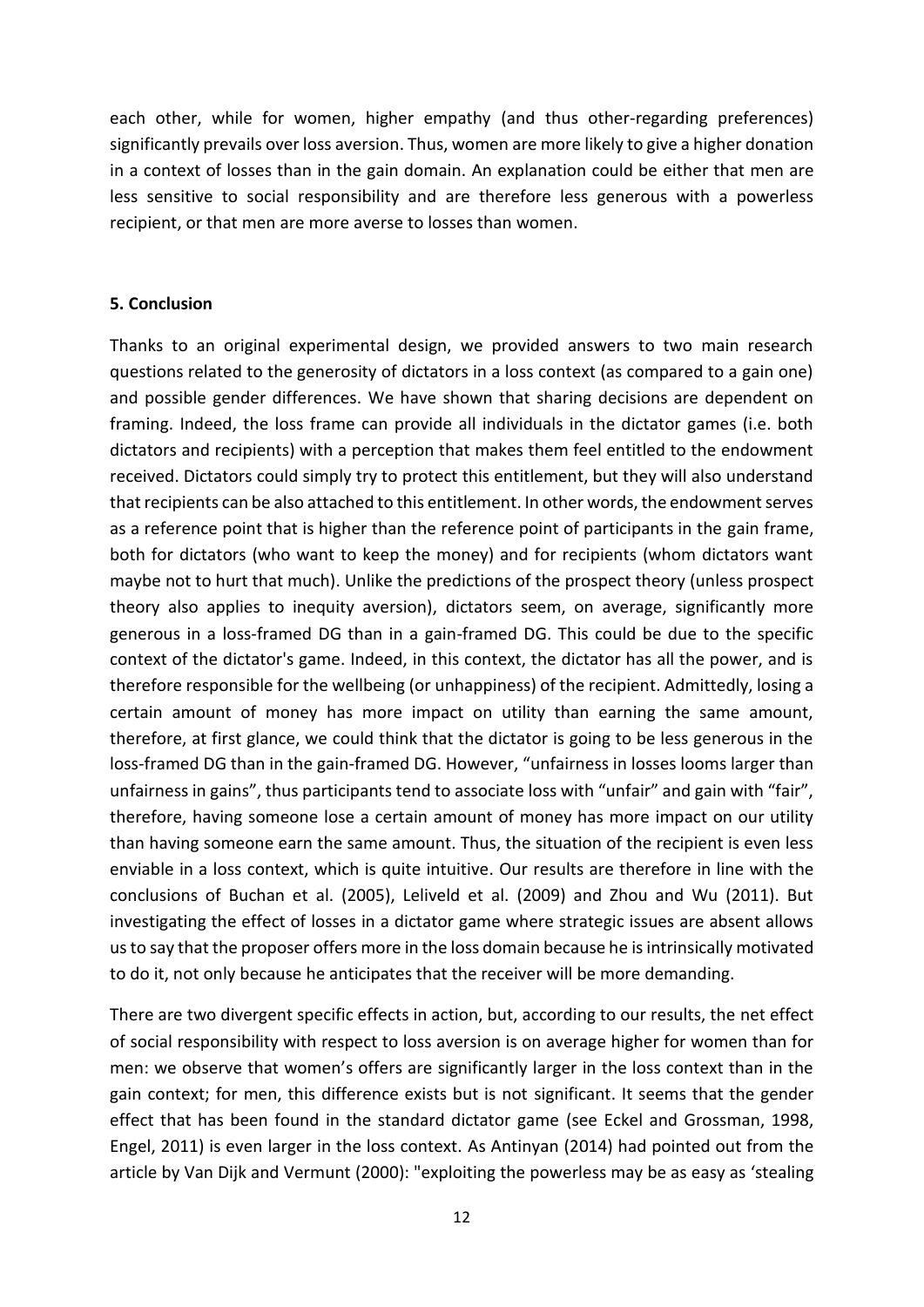candy from a baby,' but, like the actual theft of a baby's candy, increasing one's own outcomes at the expense of the powerless may be considered as an inappropriate act"… and we would be tempted to add "... especially for a woman". In fact, the gap in generosity between women and men seems to increase from the gain treatment to the loss treatment. Thus, we observe that sharing a loss has more impact on women than on men. Therefore, our results allow to extend the literature on gender effects to the context of losses: our observations are in line with the postulate of Andreoni and Vesterlund (2001), Carlsson et al. (2005) and many others, showing that women tend to be more socially-oriented than men. Indeed, much fewer women adopt the selfish behavior of men, and this is even truer in the loss domain. The most interesting result of this study (i.e. dictators' offers increase in the domain of losses, especially for women) would mainly come from a social preference rarely studied in experimental economics: social responsibility. In a context of losses, this should push us to think of a better manner to make individuals sensitive to losses, such as Adam Smith (1759) predicted: we cannot share "the misery of others" if not aware of it.

Our main finding seems relevant in several ways. First, it may help to identify circumstances under which people are more disposed to share equally with the others. Indeed, when individuals are in a situation framed as a possible loss from a reference point, they seem to be more likely to share losses equally as compared with a situation framed as a gain, which is good news for altruism in cases of disaster, for instance.

Second, a natural implication of our result for decision makers is to devote enough attention to gain–loss perception and to potentially unintended effects from framing: loss frames are clearly more efficient to enhance sharing.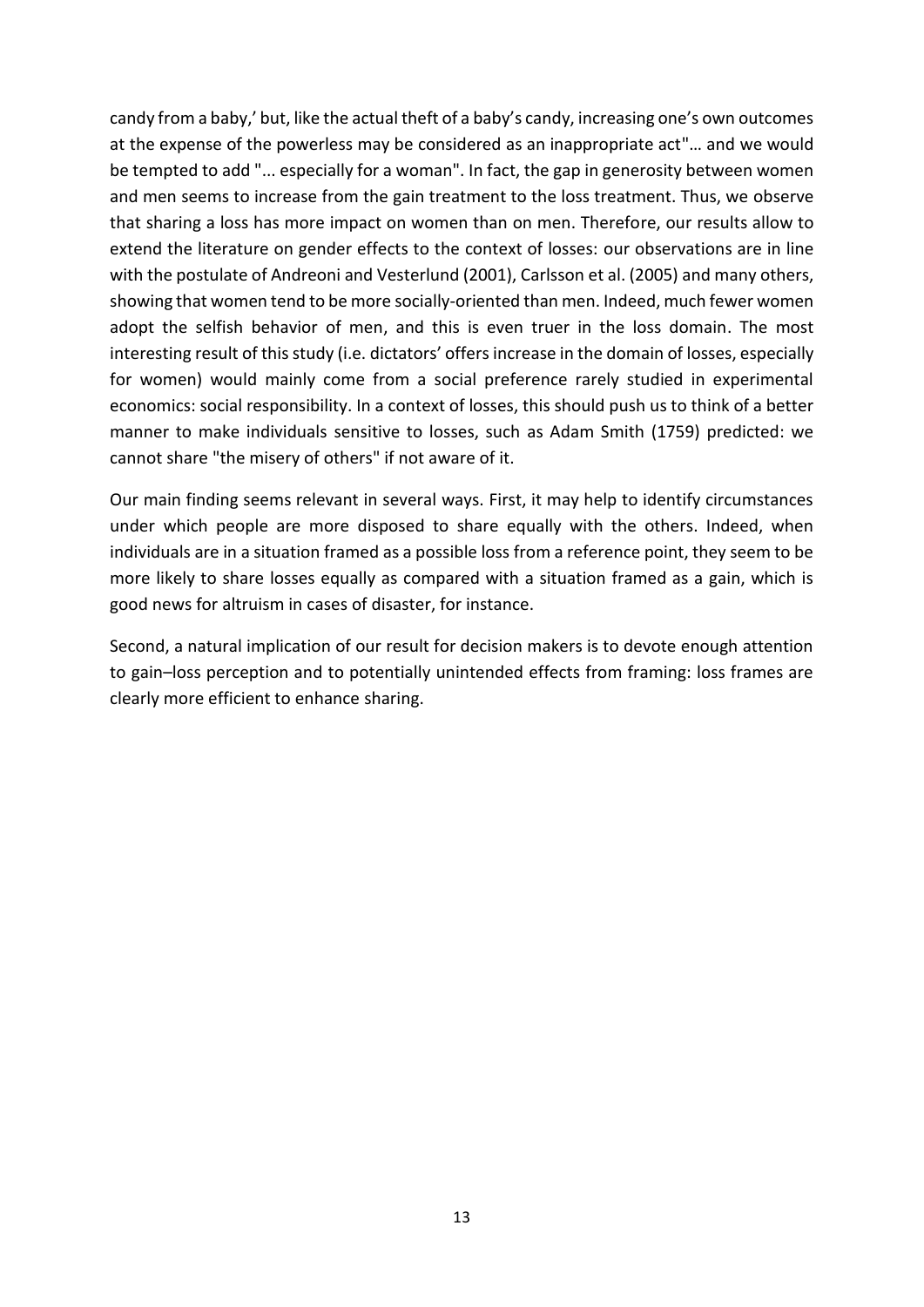#### **References**

Andreoni, J., & Vesterlund, L. (2001). Which is the fair sex? Gender differences in altruism. *The Quarterly Journal of Economics*, *116*(1), 293-312.

Antinyan, A. (2014). Loss and Other-Regarding Preferences: Evidence From Dictator Game. *Three Essays on Social Preferences, Social Dilemmas and Taxation*, 11.

Bardsley, N. (2008). Dictator game giving: altruism or artefact?. *Experimental Economics*, *11*(2), 122-133.

Batson, C. D., Sympson, S. C., Hindman, J. L., Decruz, P., Todd, R. M., Weeks, J. L., ... & Burns, C. T. (1996). " I've been there, too": Effect on empathy of prior experience with a need. *Personality and Social Psychology Bulletin*, *22*(5), 474-482.

Blau, P. M. (1964). *Exchange and power in social life*. Transaction Publishers.

Blount, S. (1995). When social outcomes aren′ t fair: The effect of causal attributions on preferences. *Organizational behavior and human decision processes*, *63*(2), 131-144.

Bolton, G. E., & Katok, E. (1995). An experimental test for gender differences in beneficent behavior. *Economics Letters*, *48*(3), 287-292.

Bolton, G. E., & Ockenfels, A. (2000). ERC: A theory of equity, reciprocity, and competition. *American economic review*, 166-193.

Brañas-Garza, P., Rodríguez-Lara, I., & Sánchez, A. (2017). Humans expect generosity. *Scientific Reports*, *7*, published online 2017 Feb 14. doi: 10.1038/srep42446.

Buchan, N., Croson, R., Johnson, E., & Wu, G. (2005). Gain and loss ultimatums. In *Experimental and Behavorial Economics* (pp. 1-23). Emerald Group Publishing Limited.

Carlsson, F., Daruvala, D., & Johansson‐Stenman, O. (2005). Are People Inequality‐Averse, or Just Risk‐Averse?. *Economica*, *72*(287), 375-396.

Croson, R., Gneezy, U. (2009). Gender differences in preferences. *Journal of Economic literature*, *47*(2), 448-474.

De Dreu, C. K. (1996). Gain–loss‐frame in outcome‐interdependence: does it influence equality or equity considerations?. *European Journal of Social Psychology*, *26*(2), 315-324.

De Dreu, C. K., Lualhati, J. C., & McCusker, C. (1994). Effects of gain—loss frames on satisfaction with self–other outcome‐differences. *European Journal of Social Psychology*, *24*(4), 497-510.

Eckel, C. C., & Grossman, P. J. (1996). Altruism in anonymous dictator games. *Games and economic behavior*, *16*(2), 181-191.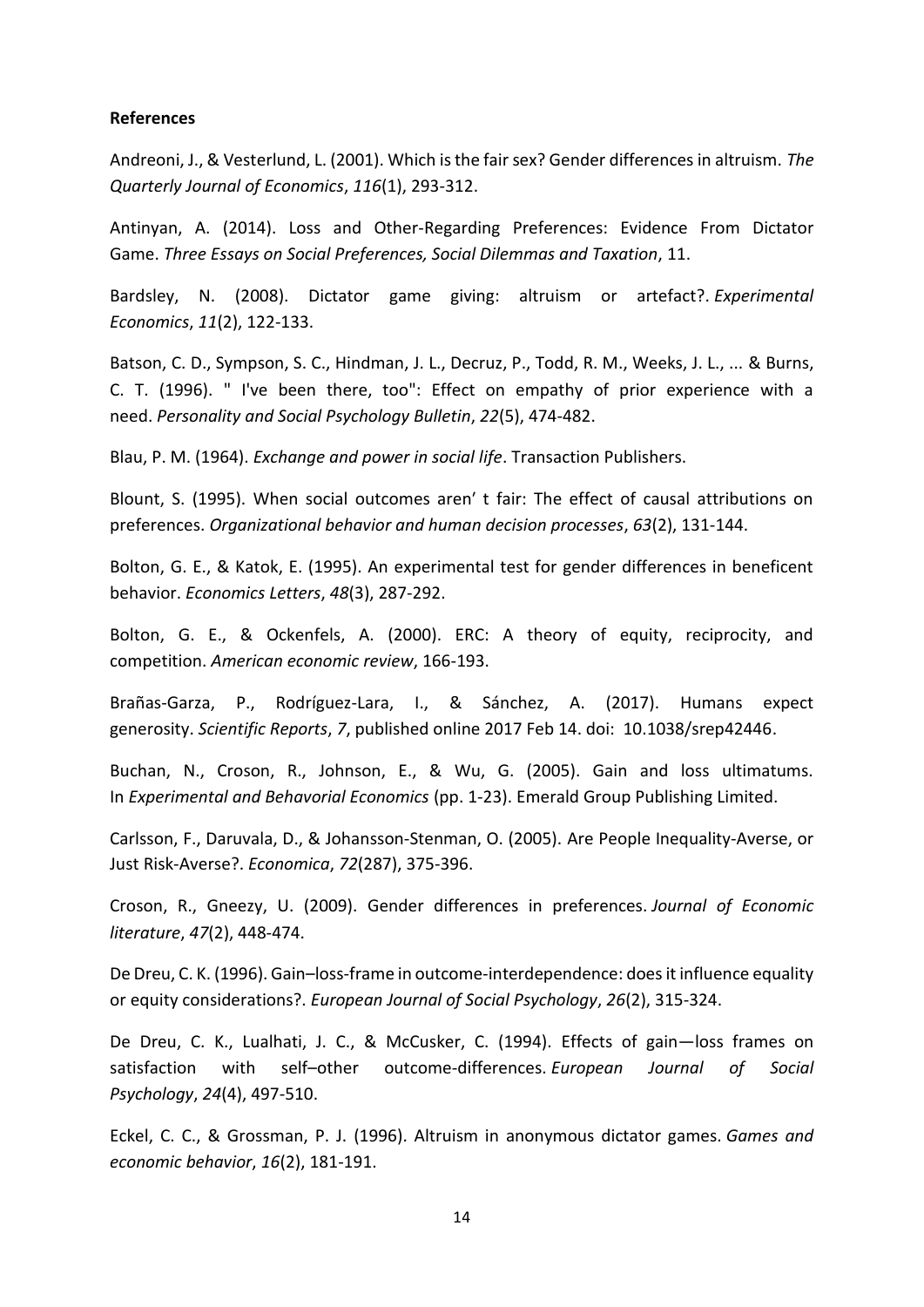Eckel, C. C., & Grossman, P. J. (1998). Are women less selfish than men?: Evidence from dictator experiments. *The economic journal*, *108*(448), 726-735.

Eckel, C. C., & Grossman, P. J. (2008). Differences in the economic decisions of men and women: Experimental evidence. *Handbook of experimental economics results*, *1*, 509-519.

Ellingsen, T., Johannesson, M., Mollerstrom, J., & Munkhammar, S. (2012). Social framing effects: Preferences or beliefs?. *Games and Economic Behavior*, *76*(1), 117-130.

Emerson, R. M. (1962). Power-dependence relations. *American sociological review*, 31-41.

Engel, C. (2011). Dictator games: A meta study. *Experimental Economics*, *14*(4), 583-610.

Fehr, E., & Schmidt, K. M. (1999). A theory of fairness, competition, and cooperation. *The quarterly journal of economics*, *114*(3), 817-868.

Fehr, E., & Schmidt, K. M. (2006). The economics of fairness, reciprocity and altruism– experimental evidence and new theories. *Handbook of the economics of giving, altruism and reciprocity*, *1*, 615-691.

Gault, B. A., & Sabini, J. (2000). The roles of empathy, anger, and gender in predicting attitudes toward punitive, reparative, and preventative public policies. *Cognition & Emotion*, *14*(4), 495- 520.

Goeree, J. K., McConnell, M. A., Mitchell, T., Tromp, T., & Yariv, L. (2010). The 1/d law of giving. *American Economic Journal: Microeconomics*, *2*(1), 183-203.

Greenberg, J. (1978). Effects of reward value and retaliative power on allocation decisions: Justice, generosity, or greed?. *Journal of Personality and Social Psychology*, *36*(4), 367-379.

Grolleau, G., Kocher, M. G., & Sutan, A. (2016). Cheating and loss aversion: Do people cheat more to avoid a loss?. *Management Science*, *62*(12), 3428-3438.

Handgraaf, M. J., Van Dijk, E., Vermunt, R. C., Wilke, H. A., & De Dreu, C. K. (2008). Less power or powerless? Egocentric empathy gaps and the irony of having little versus no power in social decision making. *Journal of personality and social psychology*, *95*(5), 1136.

Herweg, F., & Schmidt, K. M. (2014). Loss aversion and inefficient renegotiation. *The Review of Economic Studies*, *82*(1), 297-332.

Herweg, F., Müller, D., & Weinschenk, P. (2010). Binary payment schemes: Moral hazard and loss aversion. *The American Economic Review*, *100*(5), 2451-2477.

Hillenbrand, A. (2016). *Essays in Behavioral and Experimental Economics*. Doctoral dissertation, Bonn, Rheinische Friedrich-Wilhelms-Universität Bonn.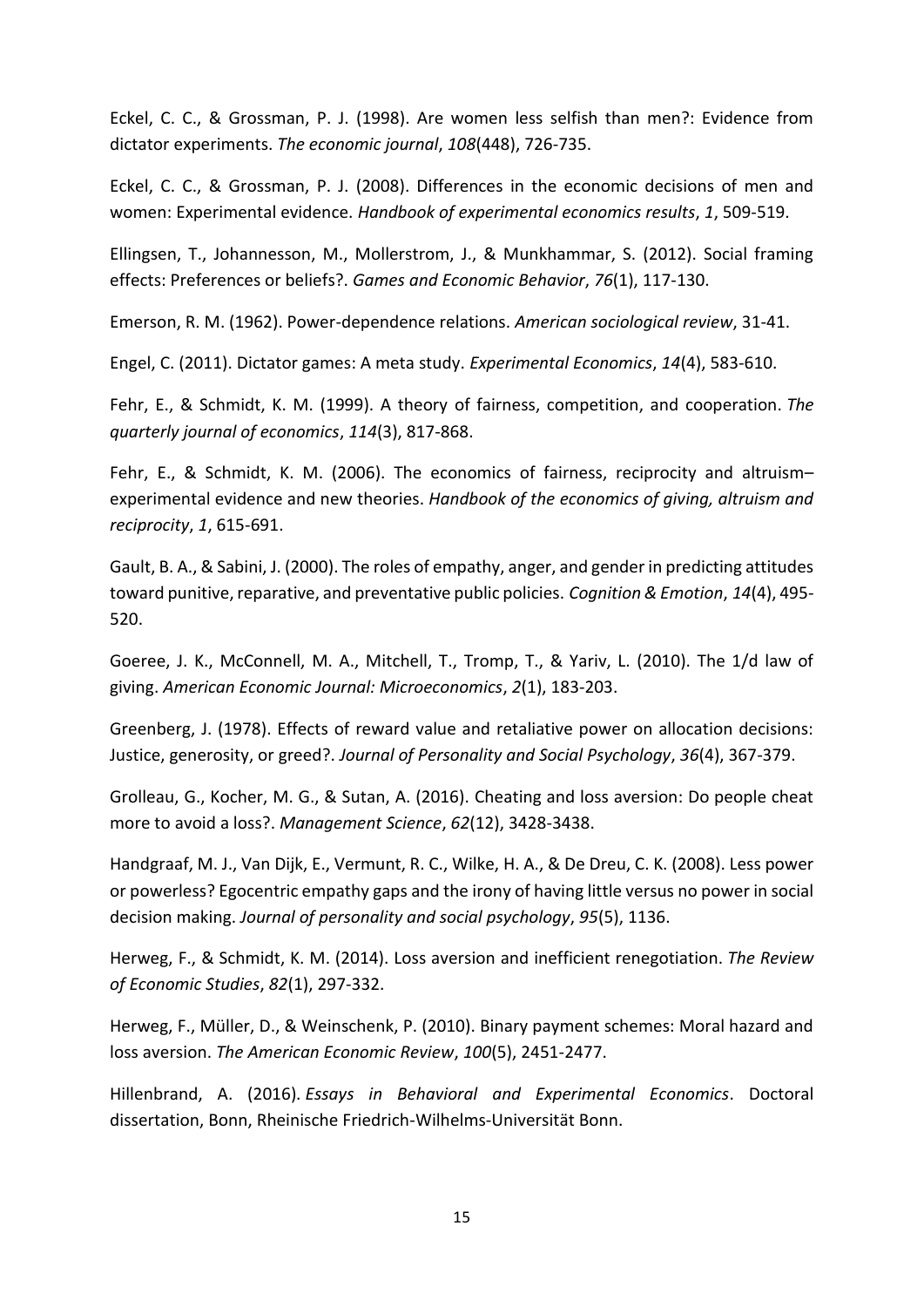Kahneman, D., & Tversky, A. (1979). Prospect theory: An analysis of decision under risk. *Econometrica: Journal of the econometric society*, 263-291.

Kahneman, D., & Tversky, A. (1984). Choices, values, and frames. *American psychologist*, *39*(4), 341.

Kahneman, D., Knetsch, J. L., & Thaler, R. H. (1986). Fairness and the assumptions of economics. *Journal of business*, S285-S300.

Kern, M. C., & Chugh, D. (2009). Bounded ethicality: The perils of loss framing. *Psychological Science*, *20*(3), 378-384.

Leliveld, M. C., Van Beest, I., Van Dijk, E., & Tenbrunsel, A. E. (2009). Understanding the influence of outcome valence in bargaining: a study on fairness accessibility, norms, and behavior. *Journal of Experimental Social Psychology*, *45*(3), 505-514.

Lennon, R., & Eisenberg, N. (1987). Gender and age differences in empathy and sympathy. *Empathy and its development*, 195-217.

List, J. A. (2007). On the interpretation of giving in dictator games. *Journal of Political economy*, *115*(3), 482-493.

Macaskill, A., Maltby, J., & Day, L. (2002). Forgiveness of self and others and emotional empathy. *The Journal of social psychology*, *142*(5), 663-665.

Mestre, M. V., Samper, P., Frías, M. D., & Tur, A. M. (2009). Are women more empathetic than men? A longitudinal study in adolescence. *The Spanish journal of psychology*, *12*(1), 76-83.

Oxoby, R. J., & Spraggon, J. (2008). Mine and yours: Property rights in dictator games. *Journal of Economic Behavior & Organization*, *65*(3), 703-713.

Poppe, M., & Valkenberg, H. (2003). Effects of gain versus loss and certain versus probable outcomes on social value orientations. *European Journal of Social Psychology*, *33*(3), 331-337.

Rabin, M. (1998). Psychology and economics. *Journal of economic literature*, *36*(1), 11-46.

Rosenblat, T. S. (2008). The beauty premium: Physical attractiveness and gender in dictator games. *Negotiation Journal*, *24*(4), 465-481.

Smith, A. (1759). The Theory of Moral Sentiments (Henry G. Bohn, London, 1853). Original work published 1759.

Toussaint, L., & Webb, J. R. (2005). Gender differences in the relationship between empathy and forgiveness. *The Journal of social psychology*, *145*(6), 673-685.

Tversky, A., & Kahneman, D. (1981). The framing of decisions and the psychology of choice. *Science*, 211(4481), 453-458.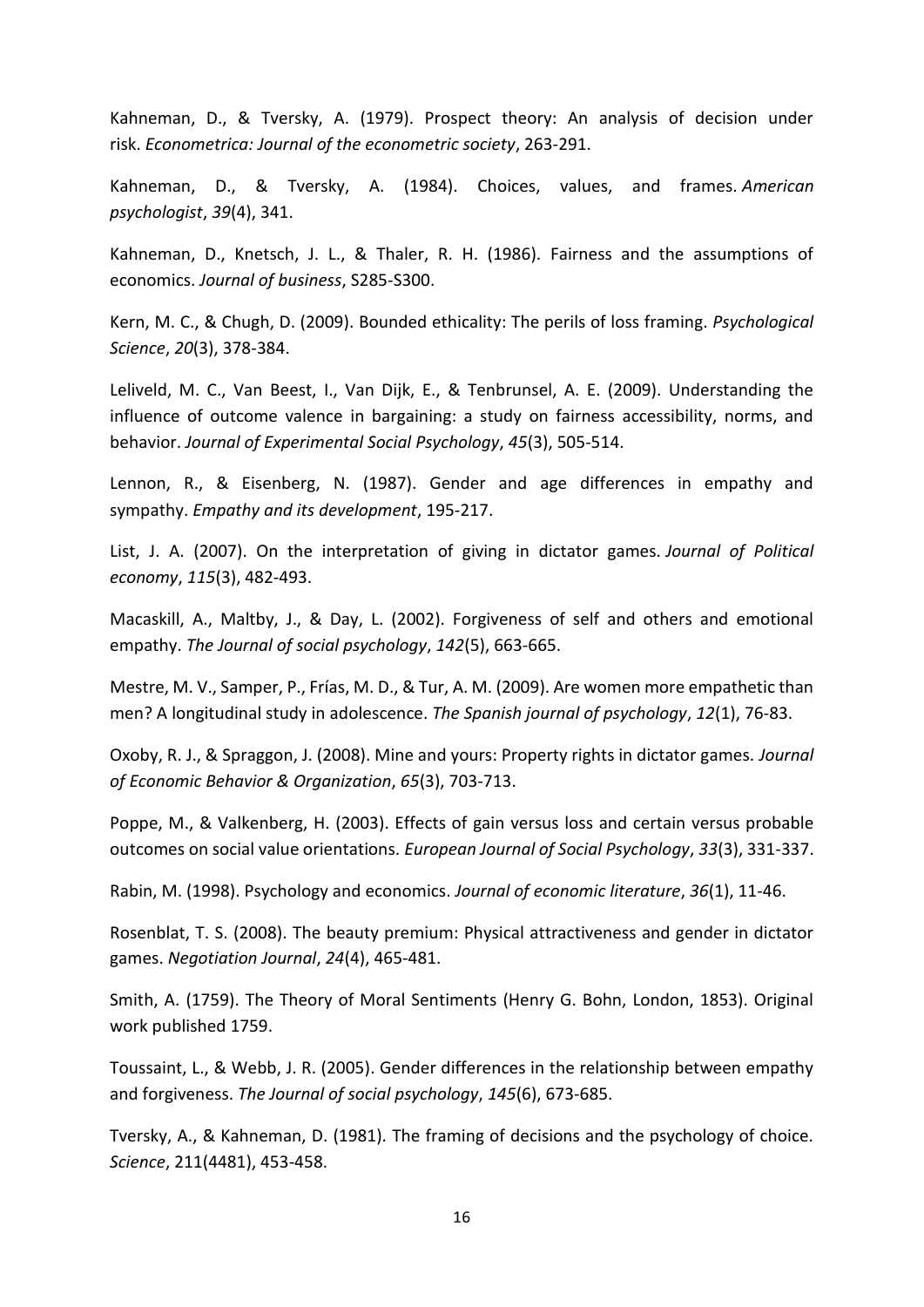Tversky, A., & Kahneman, D. (1983). Extensional versus intuitive reasoning: The conjunction fallacy in probability judgment. *Psychological review*, *90*(4), 293.

Van Dijk, E., & Vermunt, R. (2000). Strategy and fairness in social decision making: Sometimes it pays to be powerless. *Journal of experimental social psychology*, *36*(1), 1-25.

Zhou, X., & Wu, Y. (2011). Sharing losses and sharing gains: increased demand for fairness under adversity. *Journal of Experimental Social Psychology*, *47*(3), 582-588.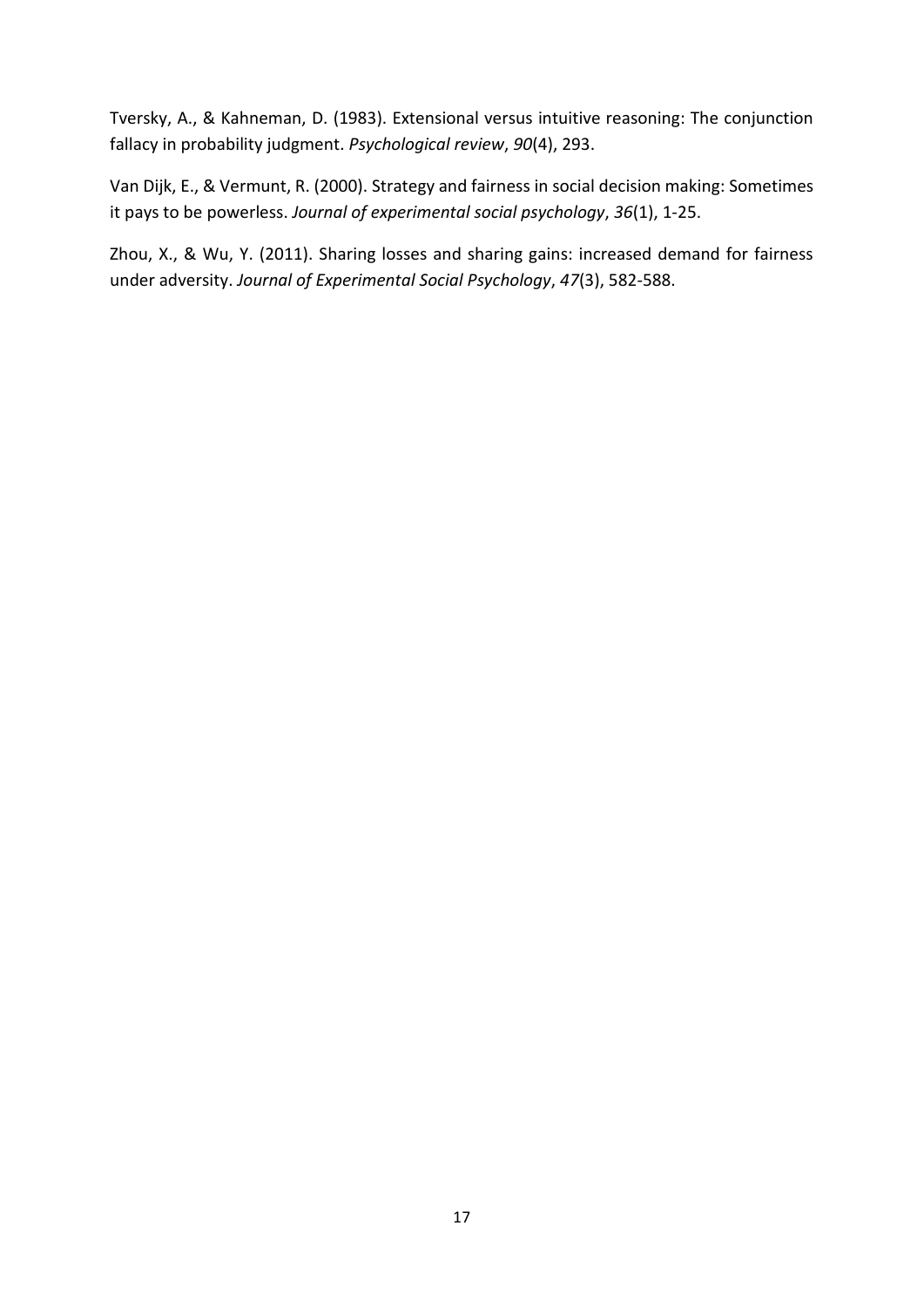#### **Appendix 1: Experimental Instructions**

**Instructions translated in English**

**The gain-framed treatment**

Welcome!

In the following experiment, you will be matched with another participant on a random basis. One of the participants will be the labelled as 'Participant A' and the other will be labelled as 'Participant B'. The identity of participants will remain anonymous. You will never know the person with whom you were matched and he/she will never know who you are. There is not right or wrong answer. Only your decision matters.

An initial endowment of €10 is to be shared between Participant A and Participant B. However, only Participant A will decide how to split this money amount between the two participants. Participant B has no decision to take. She/he is just waiting for the decision of Participant A. The participants will be paid accordingly.

## **You are a participant A.**

What amount of money do you allocate to Participant B (between €0 and €10)?

# $\epsilon$ <sub>\_\_</sub>

Accordingly, the amount you keep for yourself is:

# $\varepsilon$

Of course, the total amount must be equal to €10. Otherwise, your decision will not be reliable and cannot be applied.

Finally, please indicate your age: I am \_\_\_\_\_ years old and your gender: \_\_\_\_\_\_\_\_\_\_\_\_\_.

# **Thanks for your participation!**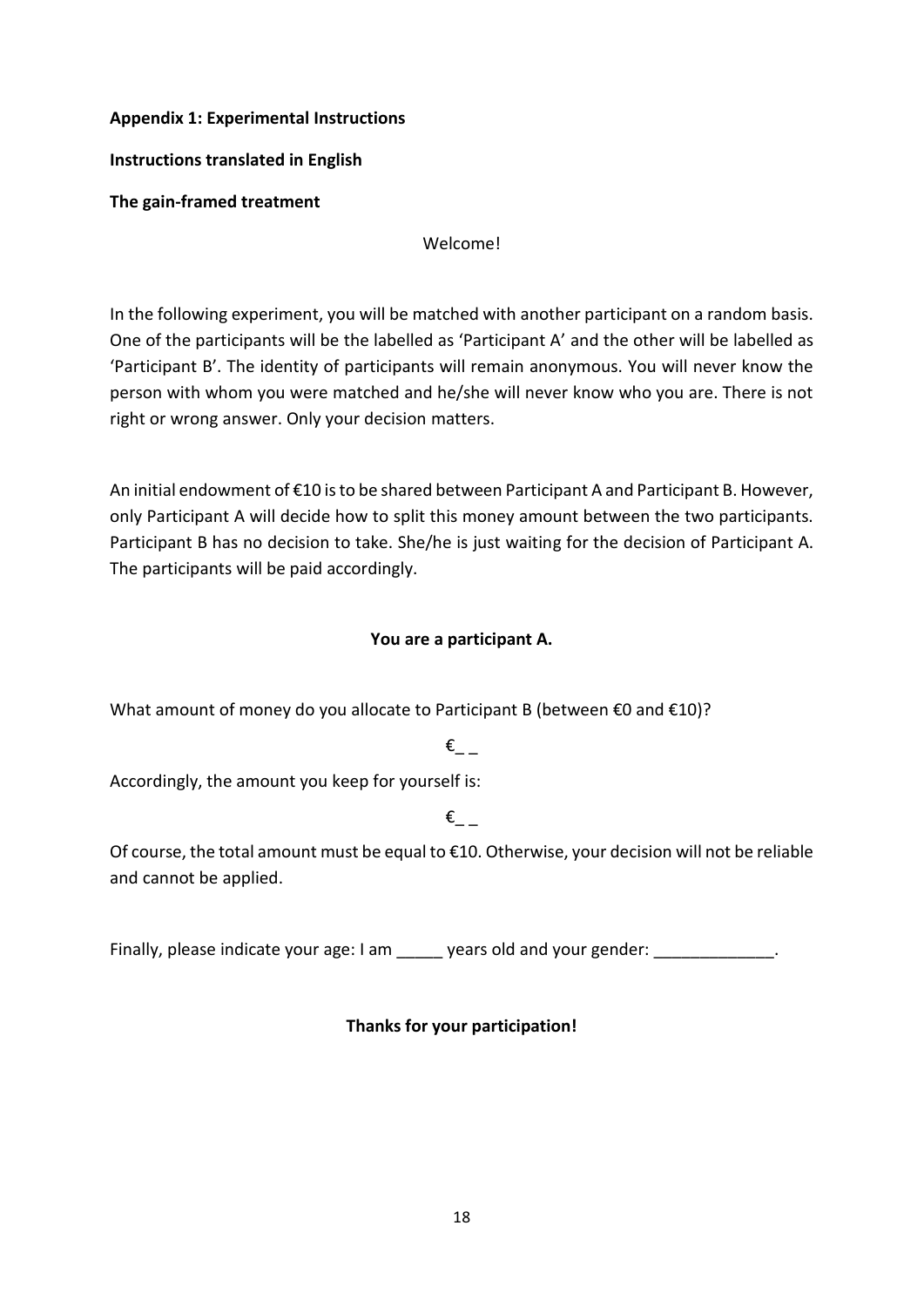#### **The loss-framed treatment**

#### Welcome!

In the following experiment, you will be matched with another participant on a random basis. One of the participants will be the labelled as 'Participant A' and the other will be labelled as 'Participant B'. The identity of participants will remain anonymous. You will never know the person with whom you were matched and he/she will never know who you are. There is not right or wrong answer. Only your decision matters.

Each participant has an initial endowment of  $E10$ . However, on these  $E20$  (sum of the endowment of Participants A and B), €10 must be returned. Either one of the two participants or both must return money to the experimenter. Nevertheless, only Participant A has to decide how to split the return, knowing that his/her decision will determine her/his payoff and the payoff of Participant B. The sum of these two amount(s) must be equal to  $\epsilon$ 10. Participant B has no decision to take. She/he is just waiting for the decision of Participant A. The participants will be paid accordingly.

#### **You are a participant A**

How much do you take from the endowment of Participant B to return it to the experimenter (between €0 and €10)?

### $\varepsilon$

What remains (10-taking on B's endowment) is the end payoff of Participant B.

How much do you take from your endowment to return it to the experimenter (between  $\epsilon$ 0 and €10)?

 $\epsilon$ 

What remains (10-taking on A's endowment) is the end payoff of Participant A.

Of course, the total amount taken must be equal to €10. Otherwise, your decision will not be reliable and cannot be applied.

Finally, please indicate your age: I am extending years old and your gender:  $\blacksquare$ 

### **Thanks for your participation!**